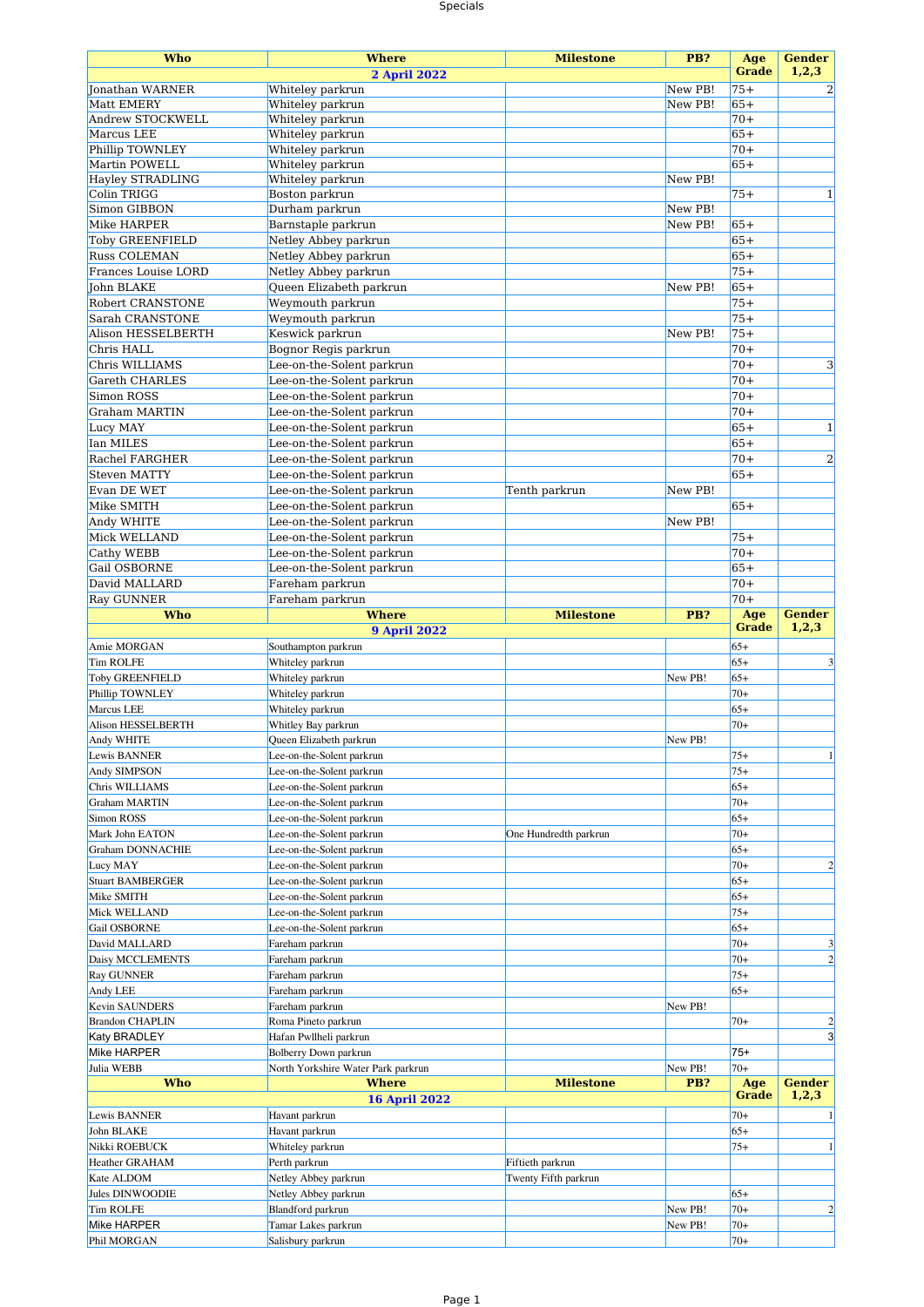## Specials

| Amie MORGAN             | Salisbury parkrun           |                  |         | $70+$        | 3              |
|-------------------------|-----------------------------|------------------|---------|--------------|----------------|
| Mick WELLAND            | Salisbury parkrun           |                  |         | $80+$        |                |
| Daniel FOSTER           | Lee-on-the-Solent parkrun   |                  |         | $70+$        |                |
| <b>Steve CUMES</b>      | Lee-on-the-Solent parkrun   |                  |         | $75+$        |                |
| Simon ROSS              | Lee-on-the-Solent parkrun   |                  |         | $70+$        |                |
| <b>Graham MARTIN</b>    | Lee-on-the-Solent parkrun   |                  |         | $70+$        |                |
| <b>Graham DONNACHIE</b> | Lee-on-the-Solent parkrun   |                  |         | $65+$        |                |
|                         |                             |                  |         | $70+$        |                |
| Lucy MAY                | Lee-on-the-Solent parkrun   |                  |         |              |                |
| Ian MILES               | Lee-on-the-Solent parkrun   |                  |         | $65+$        |                |
| Rachel FARGHER          | Lee-on-the-Solent parkrun   |                  |         | $70+$        |                |
| <b>Stuart BAMBERGER</b> | Lee-on-the-Solent parkrun   |                  |         | $65+$        |                |
| Dominic SHEPHERD        | Lee-on-the-Solent parkrun   |                  | New PB! | $70+$        |                |
| Andy DONN               | Lee-on-the-Solent parkrun   |                  |         | $65+$        |                |
| Gail OSBORNE            | Lee-on-the-Solent parkrun   |                  |         | $65+$        |                |
| Victoria JOHN           | Lee-on-the-Solent parkrun   | Fiftieth parkrun |         |              |                |
| Samuel JOHN             | Lee-on-the-Solent parkrun   | Fiftieth parkrun |         |              |                |
|                         |                             |                  |         | $70+$        |                |
| David MALLARD           | Fareham parkrun             |                  |         |              |                |
| Phillip TOWNLEY         | Fareham parkrun             |                  | New PB! | $70+$        |                |
| Marcus LEE              | Fareham parkrun             |                  |         | $65+$        |                |
| Amy FOX                 | Fareham parkrun             |                  | New PB! |              |                |
| <b>Brandon CHAPLIN</b>  | Caffarella parkrun          |                  |         | $70+$        | $\overline{2}$ |
| Daisy MCCLEMENTS        | Bartley Park parkrun        |                  |         | $70+$        | 1              |
| Ray GUNNER              | Bartley Park parkrun        |                  |         | $75+$        |                |
| <b>Who</b>              | <b>Where</b>                | <b>Milestone</b> | PB?     | Age          | <b>Gender</b>  |
|                         | <b>23 April 2022</b>        |                  |         | <b>Grade</b> | 1,2,3          |
|                         |                             |                  |         |              |                |
| Lewis BANNER            | Havant parkrun              |                  |         | $75+$        |                |
| <b>Toby GREENFIELD</b>  | Whiteley parkrun            |                  |         | $65+$        |                |
| Haydn BROWN             | Eastleigh parkrun           |                  |         | $65+$        |                |
| Mike HARPER             | Killerton parkrun           |                  |         | $70+$        |                |
| Mark John EATON         | Medina I.O.W. parkrun       |                  |         | $65+$        |                |
| <b>Marcus LEE</b>       | Winchester parkrun          |                  |         | $65+$        |                |
| <b>Tim ROLFE</b>        | Netley Abbey parkrun        |                  | New PB! | $70+$        |                |
| <b>Kelley HANIVER</b>   | Wallace parkrun, Lisburn    |                  |         | $75+$        |                |
| Tommy BLAKE             | Queen Elizabeth parkrun     |                  | New PB! | $70+$        | 1              |
|                         |                             |                  |         |              |                |
| Matt EMERY              | Weymouth parkrun            |                  |         | $65+$        |                |
| <b>Robert CRANSTONE</b> | Weymouth parkrun            |                  |         | $70+$        |                |
| Sarah CRANSTONE         | Weymouth parkrun            |                  |         | $75+$        |                |
| <b>Brandon CHAPLIN</b>  | Lee-on-the-Solent parkrun   |                  | New PB! | $70+$        |                |
| Chris WILLIAMS          | Lee-on-the-Solent parkrun   |                  |         | $70+$        | 3              |
| Simon ROSS              | Lee-on-the-Solent parkrun   |                  |         |              |                |
|                         |                             |                  |         | $70+$        |                |
|                         |                             |                  |         |              |                |
| <b>Graham MARTIN</b>    | Lee-on-the-Solent parkrun   |                  |         | $70+$        |                |
| Lucy MAY                | Lee-on-the-Solent parkrun   |                  |         | $70+$        | -1             |
| <b>Graham DONNACHIE</b> | Lee-on-the-Solent parkrun   |                  |         | $65+$        |                |
| Andrew STOCKWELL        | Lee-on-the-Solent parkrun   |                  |         | $65+$        |                |
| Mike BELL               | Lee-on-the-Solent parkrun   |                  |         | $75+$        |                |
| Mike SMITH              | Lee-on-the-Solent parkrun   |                  |         | $70+$        |                |
| Mick WELLAND            | Lee-on-the-Solent parkrun   |                  |         | $75+$        |                |
| Martin POWELL           | Lee-on-the-Solent parkrun   |                  |         | $65+$        |                |
| Jules DINWOODIE         |                             |                  |         | $65+$        |                |
|                         | Lee-on-the-Solent parkrun   |                  |         |              |                |
| <b>Kay SADLER</b>       | Lee-on-the-Solent parkrun   |                  | New PB! |              |                |
| Catherine CHAMBERLAIN   | Lee-on-the-Solent parkrun   | Fiftieth parkrun |         |              |                |
| Jacqueline HEALY        | Portsmouth Lakeside parkrun |                  | New PB! |              |                |
| Phil MORGAN             | Fareham parkrun             |                  |         | $70+$        | $\overline{2}$ |
| David MALLARD           | Fareham parkrun             |                  |         | $70+$        |                |
| <b>Who</b>              | <b>Where</b>                | <b>Milestone</b> | PB?     | Age          | <b>Gender</b>  |
|                         | <b>30 April 2022</b>        |                  |         | Grade        | 1,2,3          |
| Katie LEATHERLAND       | Town Moor parkrun           |                  |         | $70+$        |                |
| Phil MORGAN             | Southampton parkrun         |                  |         | $70+$        |                |
| Amie MORGAN             |                             |                  |         | $70+$        |                |
|                         | Southampton parkrun         |                  |         |              |                |
| Matt EMERY              | Whiteley parkrun            |                  |         | $65+$        |                |
| Andy DONN               | Whiteley parkrun            |                  | New PB! | $65+$        |                |
| Marcus LEE              | Whiteley parkrun            |                  |         | $65+$        |                |
| Haydn BROWN             | Eastleigh parkrun           |                  |         | $70+$        |                |
| Robert CRANSTONE        | Weymouth parkrun            |                  |         | $75+$        |                |
| Sarah CRANSTONE         | Weymouth parkrun            |                  |         | $75+$        |                |
| Chris WILLIAMS          | Lee-on-the-Solent parkrun   |                  |         | $70+$        | 3              |
| <b>Gareth CHARLES</b>   | Lee-on-the-Solent parkrun   |                  | New PB! | $70+$        |                |
|                         |                             |                  |         | $75+$        |                |
| <b>Steve CUMES</b>      | Lee-on-the-Solent parkrun   |                  |         |              |                |
| Simon ROSS              | Lee-on-the-Solent parkrun   |                  |         | $70+$        |                |
| <b>Graham MARTIN</b>    | Lee-on-the-Solent parkrun   |                  |         | $70+$        |                |
| <b>Tom NORTH</b>        | Lee-on-the-Solent parkrun   |                  |         | $70+$        |                |
| Graham DONNACHIE        | Lee-on-the-Solent parkrun   |                  |         | $65+$        |                |
| Dominic SHEPHERD        | Lee-on-the-Solent parkrun   |                  | New PB! | $70+$        |                |
| Mike SMITH              | Lee-on-the-Solent parkrun   |                  |         | $70+$        |                |
| Angela HARRISON         | Lee-on-the-Solent parkrun   |                  | New PB! | $70+$        |                |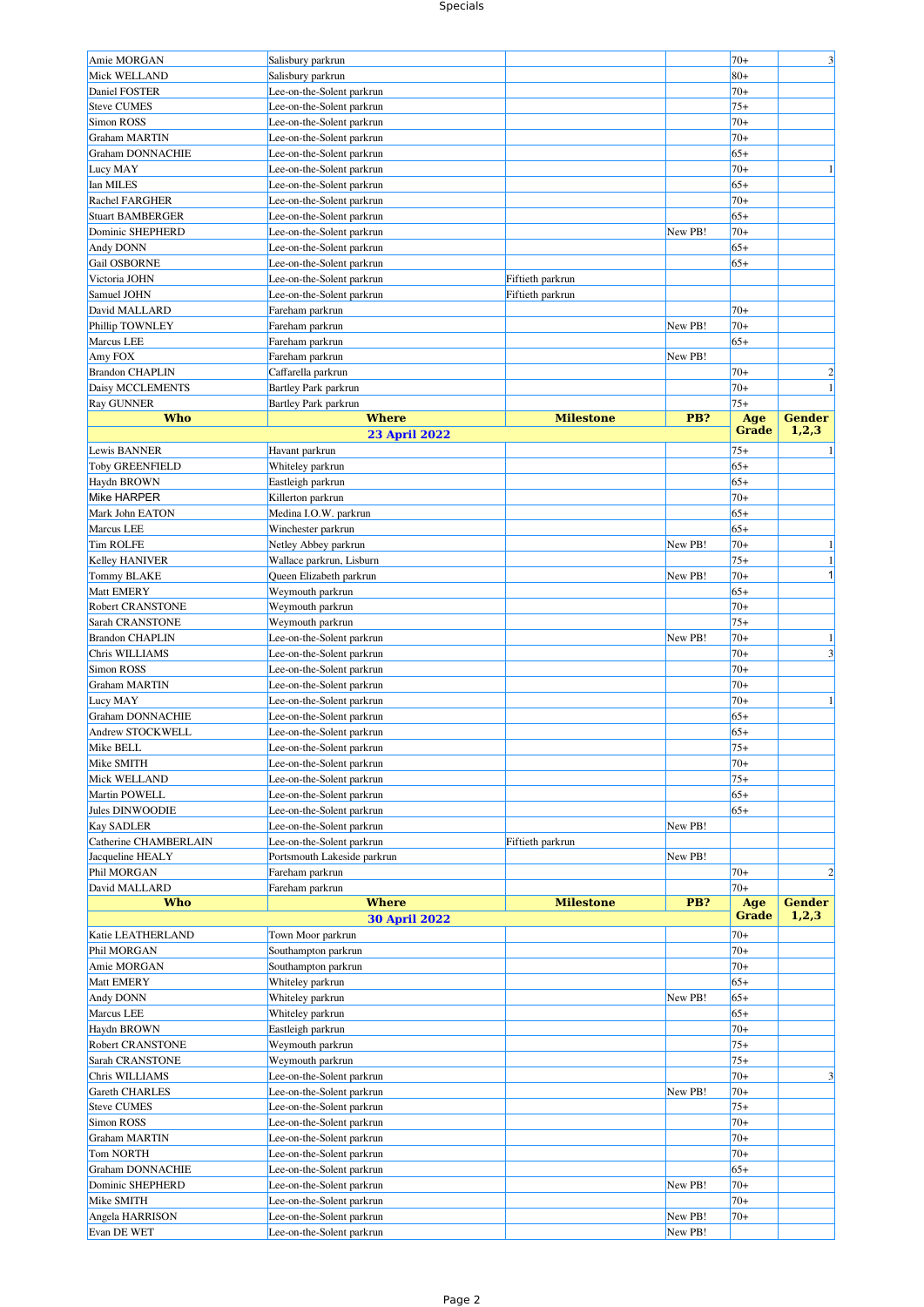## Specials

| Lucy MAY                | Lee-on-the-Solent parkrun   |                                  |         | $65+$ |  |
|-------------------------|-----------------------------|----------------------------------|---------|-------|--|
| Mick WELLAND            | Lee-on-the-Solent parkrun   |                                  |         | $75+$ |  |
| <b>Claire PROCTER</b>   | Lee-on-the-Solent parkrun   |                                  | New PB! |       |  |
| Martin POWELL           | Lee-on-the-Solent parkrun   |                                  |         | $65+$ |  |
| Simon GIBBON            | Lee-on-the-Solent parkrun   | Two Hundred and Fiftieth parkrun |         |       |  |
| George HOWARTH          | Lee-on-the-Solent parkrun   | One Hundredth parkrun            |         |       |  |
| Jules DINWOODIE         | Lee-on-the-Solent parkrun   |                                  |         | $70+$ |  |
| Louisa KNIGHT           | Lee-on-the-Solent parkrun   |                                  | New PB! |       |  |
| Julia LAWTON            | Lee-on-the-Solent parkrun   | Twenty Fifth parkrun             |         |       |  |
| Gail OSBORNE            | Lee-on-the-Solent parkrun   |                                  |         | $65+$ |  |
| <b>Cathy WEBB</b>       | Lee-on-the-Solent parkrun   |                                  |         | $65+$ |  |
| <b>Heather GRAHAM</b>   | Lee-on-the-Solent parkrun   |                                  | New PB! |       |  |
| Isabella MATTY          | Lee-on-the-Solent parkrun   | Tenth parkrun                    |         |       |  |
| Gareth SCADDAN          | Lee-on-the-Solent parkrun   | Tenth parkrun                    |         |       |  |
| <b>Stuart BAMBERGER</b> | Portsmouth Lakeside parkrun |                                  | New PB! |       |  |
| Sara MCRITCHIE          | Portsmouth Lakeside parkrun |                                  | New PB! |       |  |
| Natalie FLACK           | Portsmouth Lakeside parkrun |                                  | New PB! |       |  |
| David MALLARD           | Fareham parkrun             |                                  |         | $70+$ |  |
| David JENNINGS          | Fareham parkrun             |                                  |         | $65+$ |  |
| Mike HARPER             | Severn Bridge parkrun       |                                  |         | $75+$ |  |
| Andy LEE                | Sloughbottom parkrun        |                                  |         | $65+$ |  |
| Andrew STOCKWELL        | Great Salterns parkrun      |                                  |         | $70+$ |  |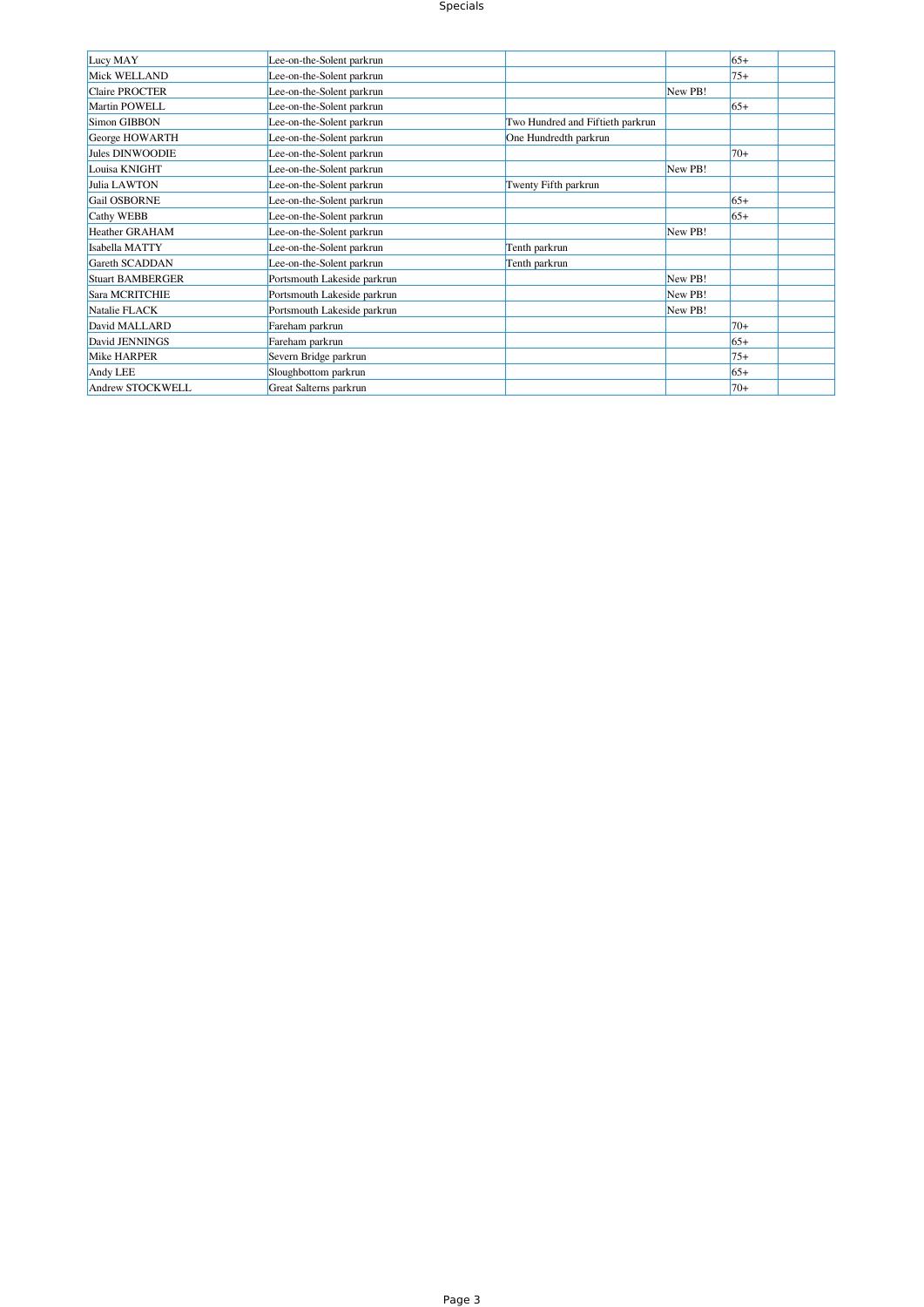| April 2022                   |             |                       |                                |                 |                           |           |                  |  |  |  |  |
|------------------------------|-------------|-----------------------|--------------------------------|-----------------|---------------------------|-----------|------------------|--|--|--|--|
|                              |             | <b>Best</b>           |                                |                 |                           |           |                  |  |  |  |  |
| <b>Name</b>                  | <b>Time</b> | Age/Gender<br>Grading | <b>Overall</b><br><b>Place</b> | Gender<br>Place | <b>Runs this</b><br>month | PB        | <b>Milestone</b> |  |  |  |  |
| <b>Aaron KINGSTON</b>        | 22:13       | 59.71%                | 19                             | 18              | 1                         |           |                  |  |  |  |  |
| Alison HESSELBERTH           | 26:04       | 75.51%                | 85                             | 23              |                           | 2New PB!  |                  |  |  |  |  |
| <b>Alison LAWRENCE</b>       | 25:16       | 61.35%                | 62                             | 10              | 5                         |           |                  |  |  |  |  |
| Amelia DOWLER                | 35:47       | 45.27%                | 241                            | 89              | $\overline{c}$            |           |                  |  |  |  |  |
| <b>Amie MORGAN</b>           | 20:24       | 73.04%                | 14                             | 3               |                           | 5New PB!  |                  |  |  |  |  |
| Amy FOX                      | 23:39       | 64.69%                | 45                             | 6               |                           | 2New PB!  |                  |  |  |  |  |
| <b>Andrew SMITH</b>          | 43:04       | 38.58%                | 121                            | 60              | 4                         |           |                  |  |  |  |  |
| Andrew STOCKWELL             | 21:08       | 70.90%                | 8                              | 8               | $\overline{3}$            |           |                  |  |  |  |  |
| Andy DONN                    | 21:42       | 67.43%                | 22                             | 21              |                           | 5New PB!  |                  |  |  |  |  |
| Andy LEE                     | 23:53       | 68.32%                | 30                             | 27              | 3                         |           |                  |  |  |  |  |
| Andy RICHARDSON              | 27:48       | 56.71%                | 74                             | 50              | $\overline{\mathbf{c}}$   |           |                  |  |  |  |  |
| <b>Andy SIMPSON</b>          | 19:12       | 76.22%                | 4                              | 4               | 1                         |           |                  |  |  |  |  |
| Andy WHITE                   | 24:17       | 61.70%                | 36                             | 28              |                           | 4 New PB! |                  |  |  |  |  |
| Angela HARRISON              | 22:36       | 71.68%                | 67                             | 6               |                           | 3 New PB! |                  |  |  |  |  |
| <b>Anna SINDALL</b>          | 26:38       | 56.51%                | 70                             | 12              |                           |           |                  |  |  |  |  |
| <b>Ben GRAHAM</b>            | 23:19       | 57.26%                | 33                             | 28              |                           |           |                  |  |  |  |  |
| <b>Brandon CHAPLIN</b>       | 18:02       | 74.86%                | 1                              | 1               |                           | 3New PB!  |                  |  |  |  |  |
| <b>Brian REID</b>            | 29:33       | 47.60%                | 192                            | 135             |                           |           |                  |  |  |  |  |
| Callum SWANN                 | 21:17       | 60.61%                | 32                             | 29              | $\overline{3}$            |           |                  |  |  |  |  |
| Carl SCHAFER                 | 26:47       | 58.87%                | 45                             | 39              | $\overline{4}$            |           |                  |  |  |  |  |
| <b>Catherine CHAMBERLAIN</b> | 35:27       | 46.73%                | 283                            | 103             | $\overline{\mathbf{c}}$   |           | 50th run         |  |  |  |  |
| Cathy WEBB                   | 27:22       | 74.06%                | 131                            | 30              | $\overline{\mathbf{c}}$   |           |                  |  |  |  |  |
| <b>Chris HALL</b>            | 21:49       | 71.66%                | 18                             | 18              | $\overline{4}$            |           |                  |  |  |  |  |
| <b>Chris WHEELER</b>         | 24:44       | 55.59%                | 89                             | 73              | $\overline{3}$            |           |                  |  |  |  |  |
| <b>Chris WILLIAMS</b>        | 18:28       | 71.03%                |                                | 3               | 5                         |           |                  |  |  |  |  |
| <b>Claire HANRAHAN</b>       | 30:58       | 53.50%                | 239                            | 77              | $\mathbf{Z}$              |           |                  |  |  |  |  |
| <b>Claire JOHNSON</b>        | 36:47       | 46.13%                | 327                            | 122             | 1                         |           |                  |  |  |  |  |
| <b>Claire PEAL</b>           | 31:36       | 51.27%                | 80                             | 30              |                           |           |                  |  |  |  |  |
| <b>Claire PROCTER</b>        | 24:43       | 61.90%                | 88                             | 8               |                           | 3New PB!  |                  |  |  |  |  |
| Colin TRIGG                  | 18:09       | 79.34%                |                                | 1               | 1                         |           |                  |  |  |  |  |
| <b>Daisy MCCLEMENTS</b>      | 20:43       | 71.52%                | 5                              | 1               | $\overline{\mathbf{3}}$   |           |                  |  |  |  |  |
| <b>Daniel FOSTER</b>         | 18:52       | 73.41%                | 5                              | 5               | 1                         |           |                  |  |  |  |  |
| Danielle STANNING            | 25:21       | 62.06%                | 52                             | 9               | 4                         |           |                  |  |  |  |  |
| David JENNINGS               | 21:03       | 67.38%                | 13                             | 12              | 1                         |           |                  |  |  |  |  |
| David MACSWAYNE              | 37:33       | 42.70%                | 177                            | 102             | $\overline{4}$            |           |                  |  |  |  |  |
| David MALLARD                | 18:59       | 73.57%                | 3                              | 3               | $\mathsf{S}$              |           |                  |  |  |  |  |
| Diane WILSON                 | 35:08       | 54.46%                | 233                            | 87              | $\overline{c}$            |           |                  |  |  |  |  |
| <b>Dominic SHEPHERD</b>      | 21:49       | 72.27%                | 49                             | 42              |                           | 3New PB!  |                  |  |  |  |  |
| Emma BAKER                   | 27:46       | 55.10%                | 43                             | 11              | $\overline{3}$            |           |                  |  |  |  |  |
| <b>Evan DE WET</b>           | 22:48       | 56.58%                | 53                             | 47              |                           | 2New PB!  |                  |  |  |  |  |
| <b>Frances Louise LORD</b>   | 25:45       | 76.44%                | 73                             | 14              |                           |           |                  |  |  |  |  |
| Gail OSBORNE                 | 27:51       | 70.68%                | 102                            | 23              |                           | 5New PB!  |                  |  |  |  |  |
| <b>Gareth CHARLES</b>        | 18:35       | 74.53%                | 4                              | 4               |                           | 2New PB!  |                  |  |  |  |  |
| Gareth SCADDAN               | 34:12       | 41.13%                | 244                            | 160             | $\overline{2}$            |           |                  |  |  |  |  |
| <b>George HOWARTH</b>        | 25:58       | 63.99%                | 120                            | 95              | $\left  \right $          |           | 100th run        |  |  |  |  |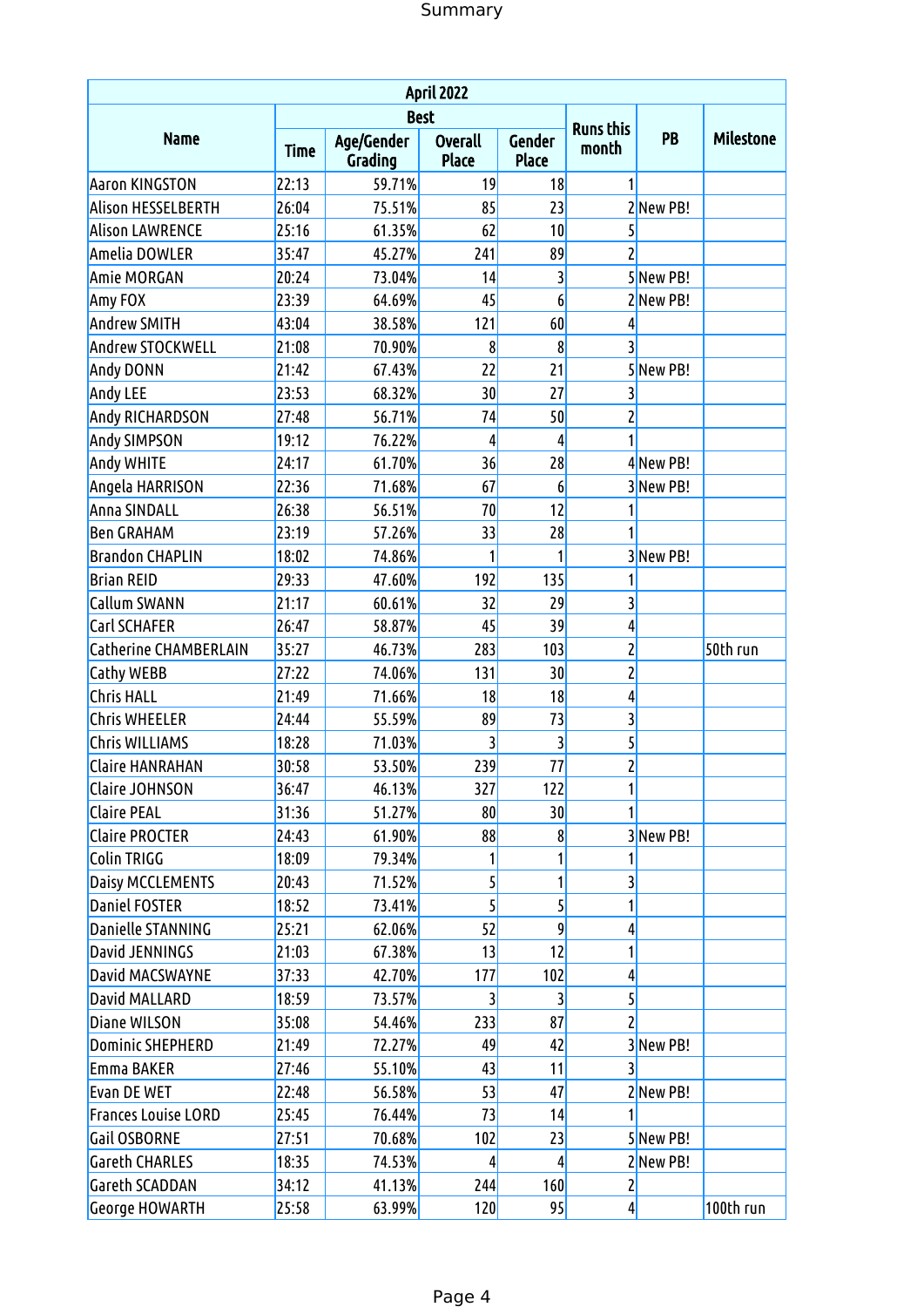# Summary

| <b>Graham DONNACHIE</b> | 20:36 | 68.85% | 23             | 22             | 4                       |           |          |
|-------------------------|-------|--------|----------------|----------------|-------------------------|-----------|----------|
| <b>Graham MARTIN</b>    | 19:43 | 74.22% | 12             | 12             | 5                       |           |          |
| <b>Greig BENSON</b>     | 22:39 | 62.62% | 27             | 26             | 3                       |           |          |
| Haydn BROWN             | 22:39 | 70.79% | 29             | 29             | $\overline{c}$          |           |          |
| <b>Hayley STRADLING</b> | 28:46 | 51.45% | 106            | 23             |                         | 3New PB!  |          |
| <b>Heather GRAHAM</b>   | 29:40 | 57.19% | 168            | 66             |                         | 5New PB!  | 50th run |
| <b>Helen BENSON</b>     | 25:22 | 61.56% | 47             | 4              | 2                       |           |          |
| <b>Holly STOCKWELL</b>  | 31:21 | 47.21% | 68             | 17             | 3                       |           |          |
| lain GALLAGHER          | 26:08 | 55.99% | 41             | 29             | 1                       |           |          |
| lan MILES               | 21:34 | 65.22% | 25             | 23             | 4                       |           |          |
| <b>Isabella MATTY</b>   | 33:47 | 48.20% | 317            | 118            | 1                       |           |          |
| <b>Jack GOOZEE</b>      | 24:37 | 61.41% | 50             | 43             | $\overline{c}$          |           |          |
| Jacqueline HEALY        | 31:15 | 49.97% | 192            | 78             |                         | 4New PB!  |          |
| Jacqueline ROSS         | 37:52 | 54.36% | 261            | 94             | 5                       |           |          |
| <b>Jamie EARLEY</b>     | 23:17 | 56.98% | 38             | 34             | 4                       |           |          |
| Jamie STOCKWELL         | 28:16 | 45.64% | 107            | 84             | 2                       |           |          |
| Janet SHAW              | 34:59 | 51.74% | 305            | 110            | 2                       |           |          |
| Joanna REED             | 29:32 | 58.97% | 230            | 62             | 1                       |           |          |
| <b>Jodie FRANCIS</b>    | 28:11 | 53.93% | 108            | 21             | $\overline{c}$          |           |          |
| John BLAKE              | 21:33 | 68.99% | 9              | 9              |                         | 2New PB!  |          |
| John COX                | 26:40 | 62.31% | 145            | 115            |                         |           |          |
| <b>John SIMISTER</b>    | 29:00 | 56.78% | 88             | 64             | 1                       |           |          |
| <b>Jon LEIGH</b>        | 27:28 | 58.37% | 91             | 70             | 1                       |           |          |
| <b>Jon PLOMER</b>       | 23:21 | 62.67% | 55             | 51             | 1                       |           |          |
| Jonathan MILLS          | 26:06 | 56.51% | 59             | 45             | 4                       |           |          |
| Jonathan O'NEIL         | 28:08 | 47.16% | 36             | 23             | $\overline{c}$          |           |          |
| Jonathan WARNER         | 18:00 | 78.15% | $\overline{c}$ | $\overline{c}$ |                         | 1 New PB! |          |
| <b>Josh CULLEN</b>      | 21:09 | 60.99% | 22             | 19             | 4                       |           |          |
| <b>Josh MILLS</b>       | 13:15 | 49.13% | 28             | 20             | $\overline{\mathbf{c}}$ |           |          |
| Jules DINWOODIE         | 27:30 | 70.55% | 139            | 25             | 4                       |           |          |
| Julia LAWTON            | 29:13 | 58.81% | 222            | 57             | $\mathbf{1}$            |           | 25th run |
| Julia WEBB              | 27:16 | 71.15% | 66             | 18             |                         | 1 New PB! |          |
| <b>Julie STRADLING</b>  | 32:47 | 54.50% | 110            | 44             | 5                       |           |          |
| <b>Karen NICHOLS</b>    | 31:39 | 55.71% | 278            | 92             | 2                       |           |          |
| Kate ALDOM              | 25:02 | 61.92% | 83             | 11             | 1                       |           | 25th run |
| <b>Kate CHARLES</b>     | 24:34 | 62.62% | 89             | 11             | 1                       |           |          |
| <b>Kate PROVIS</b>      | 39:19 | 47.31% | 278            | 98             | 1                       |           |          |
| Katharine TUCKER        | 30:18 | 63.15% | 92             | 22             | 2                       |           |          |
| Katie LEATHERLAND       | 20:58 | 71.07% | 26             | 4              | 2                       |           |          |
| <b>Katy BRADLEY</b>     | 27:21 | 61.30% | 13             |                |                         |           |          |
| <b>Kay SADLER</b>       | 34:30 | 45.27% | 160            | 55             |                         | 3New PB!  |          |
| Keith WHITAKER          | 28:52 | 63.57% | 94             | 66             | 4                       |           |          |
| <b>Kelley HANIVER</b>   | 20:04 | 79.15% | $\mathbf{2}$   |                |                         |           |          |
| <b>Kevin SAUNDERS</b>   | 25:06 | 59.23% | 60             | 51             |                         | 4New PB!  |          |
| Kieran CHAPLIN          | 21:54 | 62.33% | 14             | 12             | 4                       |           |          |
| Kirstie GRAHAM          | 26:22 | 58.03% | 105            | 21             | 4                       |           |          |
| Lauren FOWLER           | 34:52 | 42.88% | 200            | 78             | 1                       |           |          |
| Lewis BANNER            | 16:50 | 76.83% |                | 1              | $\overline{\mathbf{3}}$ |           |          |
| Lindsay PRATT           | 31:13 | 55.79% | 268            | 85             | 1                       |           |          |
|                         |       |        |                |                |                         |           |          |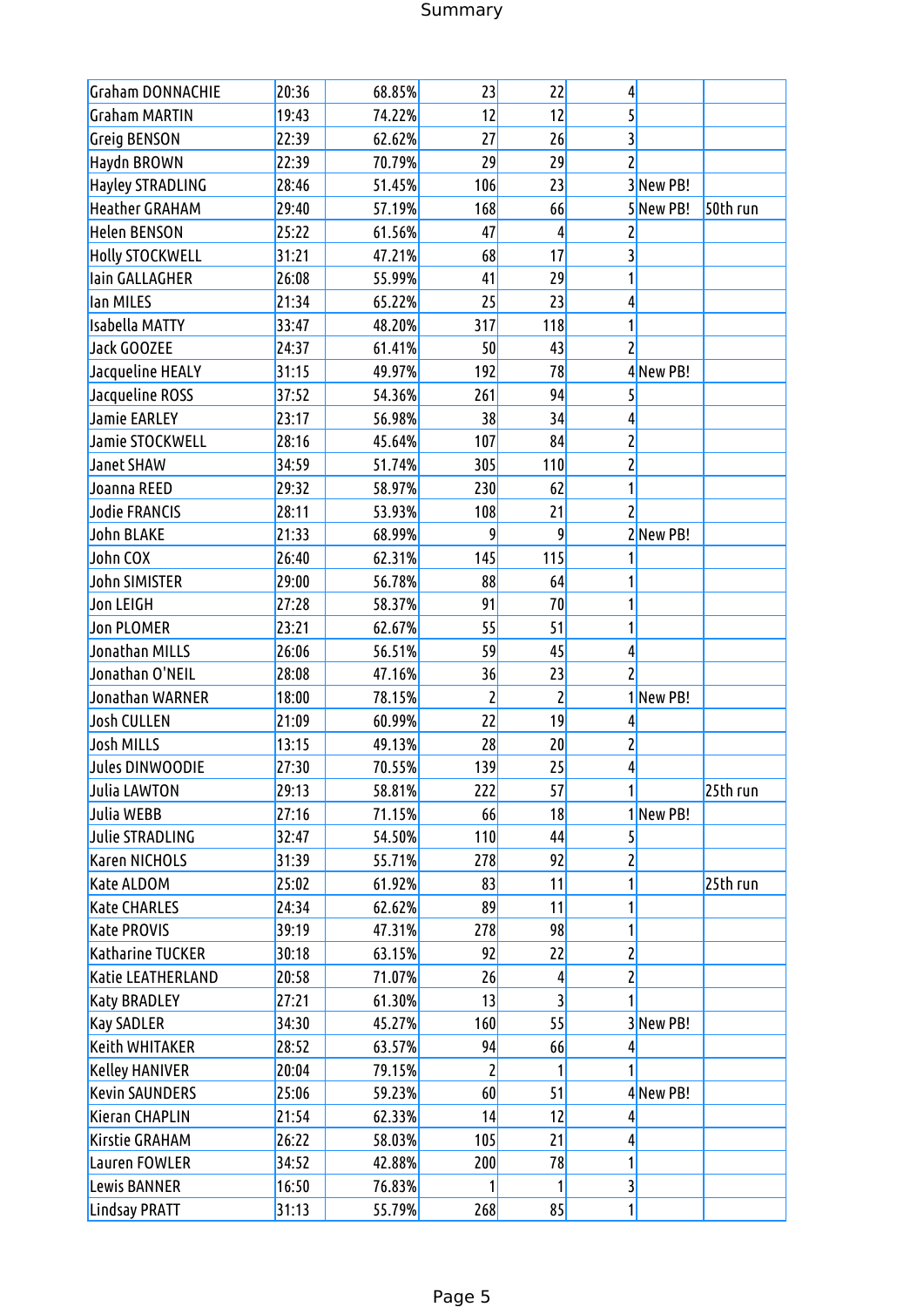# Summary

| Lisa DONN               | 26:57 | 61.47% | 117 | 18             | $\mathsf{Z}$            |           |           |
|-------------------------|-------|--------|-----|----------------|-------------------------|-----------|-----------|
| Lisa EVENS              | 35:11 | 49.50% | 235 | 89             | $\overline{\mathbf{3}}$ |           |           |
| Liz JAMES               | 31:40 | 59.58% | 19  | 8              | 1                       |           |           |
| Louisa ABBOTT           | 26:14 | 60.55% | 51  | $\overline{1}$ | 4                       |           |           |
| Louisa KNIGHT           | 28:33 | 58.73% | 167 | 48             |                         | 3New PB!  |           |
| Lucy MAY                | 20:57 | 71.36% | 21  | 1              | $\mathsf{S}$            |           |           |
| Marcus LEE              | 21:58 | 67.68% | 16  | 15             | $\overline{5}$          |           |           |
| Mark John EATON         | 20:59 | 73.87% | 14  | 14             | $\mathbf{Z}$            |           | 100th run |
| Mark SAYWELL            | 27:54 | 56.99% | 152 | 115            | $\overline{\mathbf{3}}$ |           |           |
| Mark TUCKER             | 25:31 | 63.95% | 42  | 38             | $\overline{\mathbf{3}}$ |           |           |
| <b>Martin POWELL</b>    | 25:27 | 66.54% | 33  | 24             | $\overline{5}$          |           |           |
| Martyn BANNER           | 29:24 | 55.50% | 172 | 126            |                         |           |           |
| Matt EMERY              | 19:24 | 69.94% | 4   | 4              |                         | 3New PB!  |           |
| Max JAMES               | 30:14 | 54.47% | 15  | 10             |                         |           |           |
| Melissa BARHAM          | 33:52 | 47.34% | 196 | 78             | $\mathsf{S}$            |           |           |
| Michael HEALY           | 27:25 | 53.37% | 151 | 114            | $\mathbf{Z}$            |           |           |
| Mick WELLAND            | 23:53 | 80.74% | 73  | 66             | $\overline{5}$          |           |           |
| Mike BELL               | 22:15 | 78.35% | 32  | 29             |                         |           |           |
| Mike HARPER             | 20:31 | 78.88% | 7   | 6              |                         | 5New PB!  |           |
| Mike SMITH              | 22:14 | 74.74% | 58  | 54             | 4                       |           |           |
| Miles PRITCHARD         | 23:05 | 63.39% | 23  | 21             | $\overline{2}$          |           |           |
| <b>Natalie FLACK</b>    | 29:46 | 50.39% | 101 | 21             |                         | 1 New PB! |           |
| <b>Neil JARVIS</b>      | 24:49 | 61.38% | 87  | 76             | 5                       |           |           |
| Nick RICHARDSON         | 41:36 | 34.09% | 326 | 178            |                         |           |           |
| Nicky BEAL              | 31:49 | 46.57% | 223 | 87             | $\mathbf{z}$            |           |           |
| Nigel FEAST             | 28:28 | 59.48% | 166 | 122            | $\overline{\mathbf{3}}$ |           |           |
| Nigel WHITCHER          | 27:09 | 57.58% | 128 | 101            | $\mathbf{z}$            |           |           |
| Nikki PULLMAN           | 42:35 | 35.93% | 209 | 75             | 1                       |           |           |
| Nikki ROEBUCK           | 20:00 | 78.67% | 8   |                | 1                       |           |           |
| <b>Oana MATTY</b>       | 28:12 | 54.55% | 167 | 39             | 1                       |           |           |
| Peter REDMAN            | 33:34 | 45.03% | 223 | 144            | $\overline{5}$          |           |           |
| Phil MORGAN             | 18:23 | 72.17% | 2   | 2              | $\overline{4}$          |           |           |
| Philip OWEN             | 27:03 | 56.81% | 128 | 99             | $\vert$                 |           |           |
| <b>Phillip TOWNLEY</b>  | 21:23 | 74.98% | 15  | 14             |                         | 3New PB!  |           |
| Rachael OPENSHAW        | 24:23 | 61.31% | 36  | 4              | $\vert 4 \vert$         |           |           |
| <b>Rachel FARGHER</b>   | 21:36 | 73.53% | 32  | $\overline{c}$ | $\overline{2}$          |           |           |
| <b>Ray BERNICE</b>      | 28:08 | 55.09% | 92  | 73             | 1                       |           |           |
| <b>Ray GUNNER</b>       | 20:54 | 76.71% | 7   | 6              | $\mathsf{S}$            |           |           |
| <b>Richard BAILEY</b>   | 20:30 | 63.25% | 17  | 17             | $\overline{2}$          |           |           |
| <b>Richard BURNS</b>    | 25:40 | 64.74% | 120 | 96             | $\mathbf{z}$            |           |           |
| <b>Richard JACKS</b>    | 21:40 | 63.92% | 23  | 21             | $\frac{4}{3}$           |           |           |
| Rob WILLIAMS            | 26:34 | 55.52% | 38  | 30             | $\frac{4}{3}$           |           |           |
| <b>Robert CRANSTONE</b> | 21:38 | 75.42% | 21  | 19             | 3                       |           |           |
| <b>Russ COLEMAN</b>     | 21:22 | 65.83% | 19  | 16             | 1                       |           |           |
| <b>Russell MEAD</b>     | 31:22 | 50.27% | 272 | 173            | 1                       |           |           |
| Sacha CLARK             | 39:08 | 29.20% | 381 | 157            | $\overline{2}$          |           |           |
| Sam GRAHAM              | 25:39 | 59.65% | 40  | 8              | $\overline{5}$          |           |           |
| Samuel JOHN             | 31:32 | 40.91% | 196 | 130            | 3                       |           | 50th run  |
| Sara MCRITCHIE          | 25:41 | 63.08% | 49  | 5              |                         | 4 New PB! |           |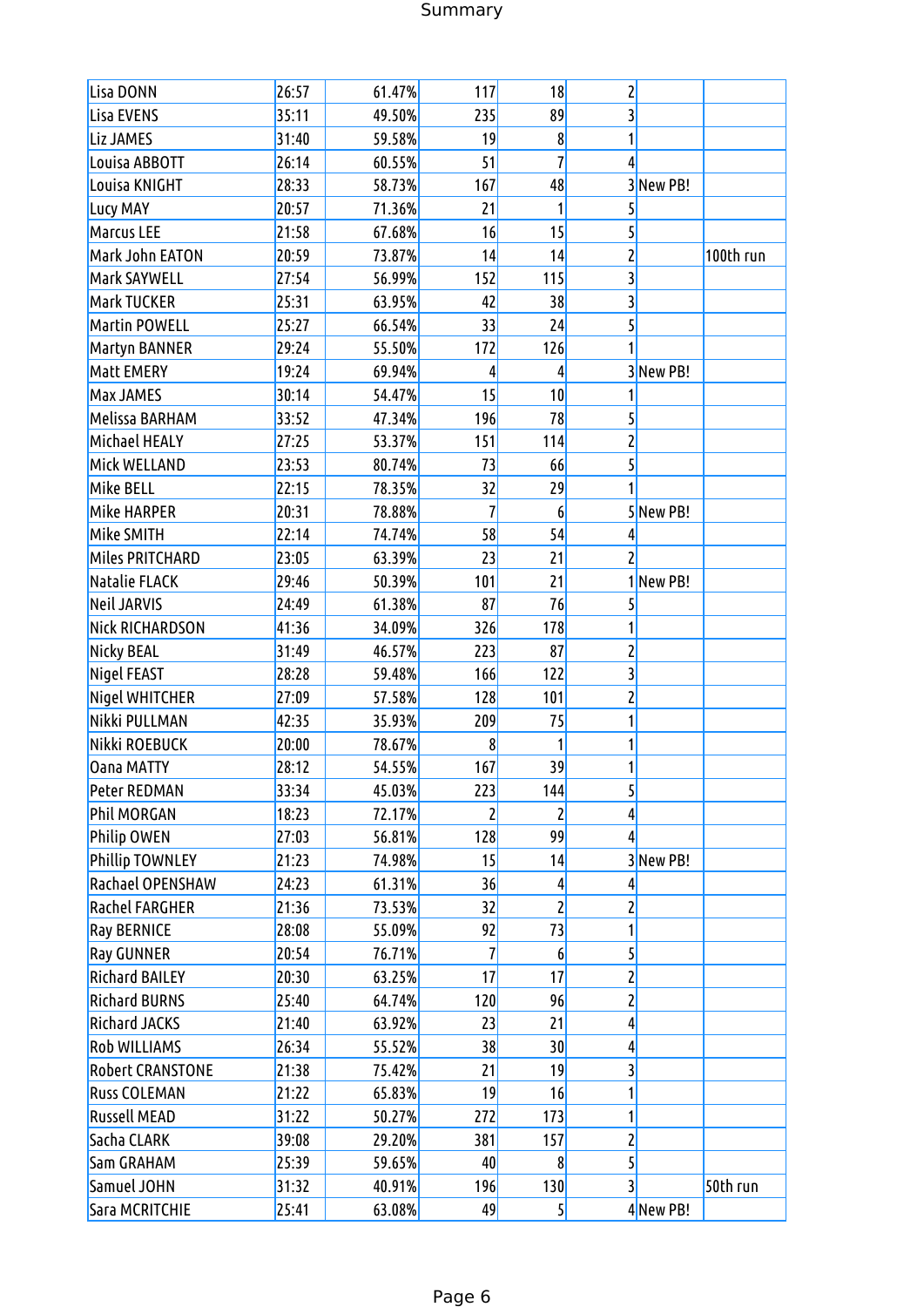# Summary

| Sarah BARRON            | 29:01 | 60.02% | 152 | 32             | $\overline{5}$          |           |           |
|-------------------------|-------|--------|-----|----------------|-------------------------|-----------|-----------|
| Sarah CLANSEY           | 28:06 | 53.56% | 91  | 22             | $\overline{3}$          |           |           |
| Sarah CRANSTONE         | 24:54 | 76.84% | 64  | 13             | $\overline{3}$          |           |           |
| Sean MARTIN             | 20:45 | 63.53% | 17  | 17             | $\overline{2}$          |           |           |
| Simon GIBBON            | 26:43 | 54.77% | 90  | 73             |                         | 4New PB!  | 250th run |
| Simon ROSS              | 19:40 | 73.22% | 9   | $\overline{9}$ | $\overline{5}$          |           |           |
| <b>Stacey READ</b>      | 36:59 | 41.60% | 191 | 77             | $\vert$                 |           |           |
| Stephen ANDREWS         | 28:55 | 44.61% | 97  | 74             | 1                       |           |           |
| <b>Steve CUMES</b>      | 19:15 | 76.62% | 11  | 11             | $\overline{\mathbf{3}}$ |           |           |
| <b>Steve FULCHER</b>    | 24:38 | 64.55% | 56  | 48             | $\vert 4 \vert$         |           |           |
| <b>Steven MATTY</b>     | 21:52 | 65.85% | 35  | 32             | 3                       |           |           |
| <b>Stuart BAMBERGER</b> | 22:01 | 66.46% | 22  | 21             |                         | 4New PB!  |           |
| <b>Stuart NICHOLSON</b> | 29:13 | 57.96% | 153 | 111            | $\overline{5}$          |           |           |
| Sue MOORE               | 31:07 | 62.35% | 264 | 81             | $\mathbf{1}$            |           |           |
| <b>Sue SIMISTER</b>     | 33:51 | 59.87% | 137 | 55             | $\mathbf{Z}$            |           |           |
| Susan WAKEFIELD         | 31:05 | 54.58% | 232 | 67             | $\overline{2}$          |           |           |
| <b>Tim CRUMPTON</b>     | 25:29 | 66.45% | 56  | 48             | $\overline{2}$          |           |           |
| <b>Tim MATTHEWS</b>     | 25:11 | 56.32% | 106 | 88             | $\overline{3}$          |           |           |
| <b>Tim ROLFE</b>        | 18:07 | 71.21% | 1   | $\mathbf{1}$   |                         | 5New PB!  |           |
| <b>Toby GREENFIELD</b>  | 21:15 | 66.75% | 9   | 9              |                         | 3 New PB! |           |
| <b>Tom HASTINGS</b>     | 21:19 | 61.53% | 13  | 12             | 1                       |           |           |
| <b>Tom MELLOR</b>       | 33:26 | 52.74% | 145 | 95             | $\mathbf{Z}$            |           |           |
| Tom NORTH               | 20:03 | 72.98% | 30  | 28             | $\mathbf{1}$            |           |           |
| <b>Tom SINDALL</b>      | 23:54 | 57.11% | 33  | 30             | $\overline{3}$          |           |           |
| <b>Tommy BLAKE</b>      | 18:10 | 72.59% | 1   | 1              |                         | 1 New PB! |           |
| <b>Tracey TERRY</b>     | 34:55 | 48.59% | 351 | 141            | 1                       |           |           |
| <b>Tracie JARVIS</b>    | 26:18 | 64.51% | 106 | 11             | $\overline{2}$          |           |           |
| Vernon WILDE            | 27:16 | 58.31% | 82  | 64             | $\overline{2}$          |           |           |
| Vicky WILLIAMS          | 34:38 | 48.99% | 342 | 133            | 1                       |           |           |
| Victoria JOHN           | 27:40 | 58.55% | 162 | 35             | $\overline{5}$          |           | 50th run  |
| <b>Wendy HALL</b>       | 33:21 | 55.02% | 86  | 30             | $\overline{3}$          |           |           |
| Wendy HAWXWELL          | 33:04 | 50.71% | 215 | 61             | 1                       |           |           |
| <b>Wendy SMITH</b>      | 41:04 | 47.93% | 122 | 58             | $\overline{5}$          |           |           |
| <b>William COWLEY</b>   | 31:01 | 41.59% | 222 | 124            | $\mathbf{z}$            |           |           |
| Zoe LEE                 | 29:10 | 55.54% | 219 | 55             | $\mathbf{1}$            |           |           |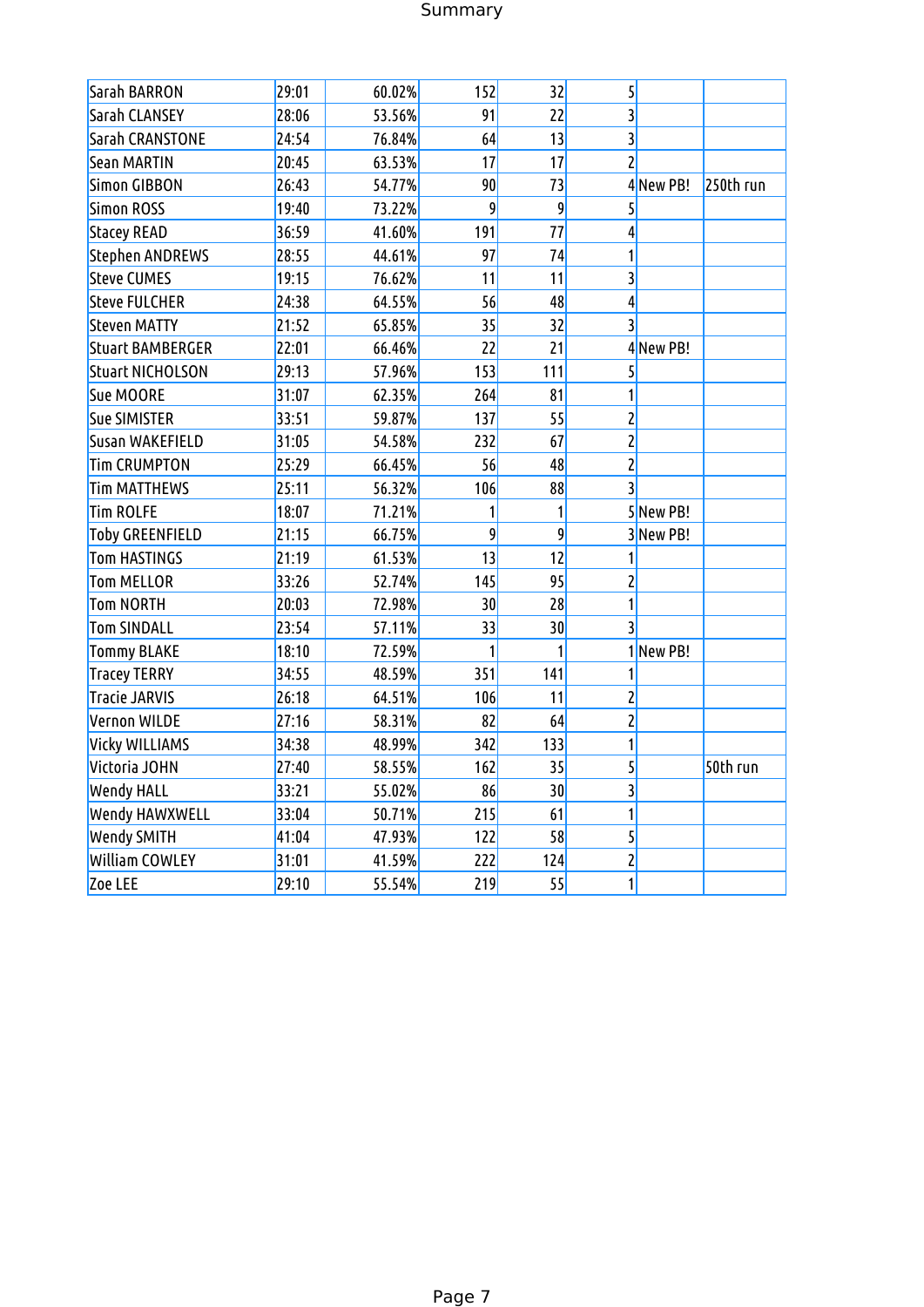| <b>Position</b>                   | <b>Name</b>                                | <b>Time</b>             | Age Cat            | Age<br>Grade     | Gender<br>Pos        | <b>Milestone</b> | <b>Runs</b> |
|-----------------------------------|--------------------------------------------|-------------------------|--------------------|------------------|----------------------|------------------|-------------|
| <b>Bushy parkrun</b>              |                                            | 909 02/04/2022          |                    |                  |                      |                  |             |
|                                   | 344 Sam GRAHAM                             | 25:39                   | VW40-44            | 59.65%           |                      | 70 First Timer!  | 84          |
| <b>Whiteley parkrun</b>           |                                            | 184 02/04/2022          |                    |                  |                      |                  |             |
|                                   | 2 Jonathan WARNER                          | 18:00                   | VM40-44            | 78.15%           |                      | 2 New PB!        | 32          |
|                                   | 4 Matt EMERY                               | 19:24                   | VM35-39            | 69.85%           |                      | 4 New PB!        | 111         |
|                                   | 10 Andrew STOCKWELL                        | 21:08                   | VM50-54            | 70.90%           | 10                   |                  | 275         |
|                                   | 16 Marcus LEE<br>21 Phillip TOWNLEY        | 22:14<br>22:49          | VM50-54<br>VM60-64 | 66.87%<br>70.27% | 15<br>19             |                  | 169<br>65   |
|                                   | 23 Richard JACKS                           | 23:04                   | VM40-44            | 60.04%           | 21                   |                  | 117         |
|                                   | 33 Tom SINDALL                             | 24:04                   | VM40-44            | 56.72%           | 30                   |                  | 45          |
|                                   | 60 Martin POWELL                           | 25:43                   | VM65-69            | 65.85%           | 53                   |                  | 287         |
|                                   | 62 Jack GOOZEE                             | 25:50                   | VM50-54            | 58.52%           | 55                   |                  | 102         |
|                                   | 69 Greig BENSON                            | 26:12                   | VM45-49            | 54.13%           | 61                   |                  | 105         |
|                                   | <b>73 Mark TUCKER</b>                      | 26:28                   | VM60-64            | 61.65%           | 63                   |                  | 128         |
|                                   | 80 Louisa ABBOTT                           | 27:16                   | VW45-49            | 58.25%           | 12                   |                  | 32          |
|                                   | 82 Carl SCHAFER                            | 27:20                   | VM55-59            | 57.68%           | 69                   |                  | 175         |
|                                   | 106 Hayley STRADLING                       | 28:48                   | SW25-29            | 51.39%           |                      | 23 New PB!       | 33          |
|                                   | 107 Jamie STOCKWELL                        | 28:49                   | SM20-24            | 44.77%           | 84                   |                  | 104         |
|                                   | 119 Sarah CLANSEY                          | 29:56                   | VW35-39            | 50.11%           | 28                   |                  | 105         |
|                                   | 124 Katharine TUCKER                       | 30:18                   | VW60-64            | 63.15%           | 30                   |                  | 85          |
|                                   | 135 Holly STOCKWELL<br>149 Julie STRADLING | 31:21<br>33:00          | SW25-29<br>VW55-59 | 47.21%<br>54.14% | 35<br>46             |                  | 27<br>44    |
|                                   | 157 Keith WHITAKER                         | 34:11                   | VM70-74            | 53.68%           | 103                  |                  | 510         |
|                                   | 160 Kay SADLER                             | 34:30                   | VW40-44            | 45.27%           | 55                   |                  | 20          |
|                                   |                                            |                         |                    |                  |                      |                  |             |
| <b>Boston parkrun</b>             |                                            | 96 02/04/2022           |                    |                  |                      |                  |             |
|                                   | 1 Colin TRIGG                              | 18:09                   | VM45-49            | 79.34%           |                      | 1 First Timer!   | 30          |
|                                   |                                            |                         |                    |                  |                      |                  |             |
| <b>Lymington Woodside parkrun</b> |                                            | 119 02/04/2022          |                    |                  |                      |                  |             |
|                                   | 43 Andy LEE                                | 25:59                   | VM60-64            | 62.80%           |                      | 32 First Timer!  | 221         |
|                                   |                                            |                         |                    |                  |                      |                  |             |
| <b>Durham parkrun</b>             |                                            | 238 02/04/2022          |                    |                  |                      |                  |             |
|                                   | 168 Simon GIBBON                           | 29:32                   | VM45-49            | 49.55%           |                      | 114 New PB!      | 247         |
|                                   |                                            |                         |                    |                  |                      |                  |             |
| <b>Barnstaple parkrun</b>         | <b>20 Mike HARPER</b>                      | 107 02/04/2022<br>23:31 | VM60-64            | 68.82%           |                      | 19 New PB!       | 438         |
|                                   |                                            |                         |                    |                  |                      |                  |             |
| <b>Netley Abbey parkrun</b>       |                                            | 189 02/04/2022          |                    |                  |                      |                  |             |
|                                   | 18 Toby GREENFIELD                         | 21:20                   | VM45-49            | 66.48%           | 15                   |                  | 54          |
|                                   | 19 Russ COLEMAN                            | 21:22                   | VM40-44            | 65.83%           | 16                   |                  | 108         |
|                                   | 73 Frances Louise LORD                     | 25:45                   | VW60-64            | 76.44%           | 14                   |                  | 171         |
|                                   |                                            |                         |                    |                  |                      |                  |             |
| Queen Elizabeth parkrun           |                                            | 94 02/04/2022           |                    |                  |                      |                  |             |
|                                   | 9 John BLAKE                               | 21:48                   | VM50-54            | 67.66%           |                      | 9 New PB!        | 87          |
|                                   |                                            |                         |                    |                  |                      |                  |             |
| <b>Shrewsbury parkrun</b>         |                                            | 379 02/04/2022          |                    |                  |                      |                  |             |
|                                   | 29 Tim ROLFE                               | 21:01                   | SM25-29            | 61.38%           | 26                   |                  | 109         |
| <b>Weymouth parkrun</b>           |                                            | 265 02/04/2022          |                    |                  |                      |                  |             |
|                                   | 21 Robert CRANSTONE                        | 21:38                   | VM60-64            | 75.42%           | 19                   |                  | 84          |
|                                   | 75 Sarah CRANSTONE                         | 25:14                   | VW60-64            | 75.83%           | 14                   |                  | 58          |
|                                   |                                            |                         |                    |                  |                      |                  |             |
| <b>Longrun Meadow parkrun</b>     |                                            | 230 02/04/2022          |                    |                  |                      |                  |             |
|                                   | 156 Sarah BARRON                           | 30:08                   | VW50-54            | 57.80%           | 41                   |                  | 161         |
|                                   |                                            |                         |                    |                  |                      |                  |             |
| <b>Keswick parkrun</b>            |                                            | 183 02/04/2022          |                    |                  |                      |                  |             |
|                                   | 85 Alison HESSELBERTH                      | 26:04                   | VW60-64            | 75.51%           |                      | 23 New PB!       | 76          |
|                                   |                                            |                         |                    |                  |                      |                  |             |
| <b>Bognor Regis parkrun</b>       | 18 Chris HALL                              | 204 02/04/2022<br>21:49 | VM55-59            | 71.66%           |                      | 18 First Timer!  | 130         |
|                                   |                                            |                         |                    |                  |                      |                  |             |
| Lee-on-the-Solent parkrun         |                                            | 282 02/04/2022          |                    |                  |                      |                  |             |
|                                   | 3 Chris WILLIAMS                           | 18:38                   | SM30-34            | 70.04%           | $\mathbf{3}$         |                  | 182         |
|                                   | 6 Gareth CHARLES                           | 19:10                   | VM40-44            | 72.26%           | 6                    |                  | 143         |
|                                   | 14 Simon ROSS                              | 20:08                   | VM45-49            | 71.52%           | 14                   |                  | 344         |
|                                   | 16 Graham MARTIN                           | 20:18                   | VM45-49            | 72.09%           | 16                   |                  | 161         |
|                                   | 17 Richard BAILEY                          | 20:30                   | SM30-34            | 63.25%           | 17                   |                  | 96          |
|                                   | 20 Sean MARTIN                             | 20:45                   | SM18-19            | 63.53%           | 20                   |                  | 18          |
|                                   | 28 Lucy MAY                                | 21:27                   | VW35-39            | 69.70%           | $\mathbf{1}$         |                  | 56          |
|                                   | 30 Ian MILES                               | 21:38                   | VM40-44            | 65.02%           | 28                   |                  | 42          |
|                                   | <b>32 Rachel FARGHER</b>                   | 21:41                   | VW45-49            | 73.25%           | $\overline{2}$<br>32 |                  | 55          |
|                                   | 35 Steven MATTY<br>39 Callum SWANN         | 21:52<br>22:11          | VM45-49<br>SM25-29 | 65.85%<br>58.15% | 36                   |                  | 68<br>103   |
|                                   | 53 Evan DE WET                             | 22:51                   | SM25-29            | 56.46%           |                      | 47 New PB!       | 10          |
|                                   | 63 Andy DONN                               | 23:46                   | VM45-49            | 61.57%           | 54                   |                  | 90          |
|                                   | 75 Mike SMITH                              | 00:16                   | VM60-64            | 68.48%           | 64                   |                  | 52          |
|                                   | 76 Andy WHITE                              | 00:17                   | VM50-54            | 61.70%           |                      | 65 New PB!       | 187         |
|                                   | 79 Rachael OPENSHAW                        | 00:23                   | VW35-39            | 61.31%           | 12                   |                  | 128         |
|                                   | 89 Chris WHEELER                           | 00:44                   | VM40-44            | 55.59%           | 73                   |                  | 138         |
|                                   | 96 Mick WELLAND                            | 00:53                   | VM75-79            | 77.49%           | 79                   |                  | 220         |
|                                   | 97 Amie MORGAN                             | 00:54                   | SW30-34            | 59.84%           | 17                   |                  | 233         |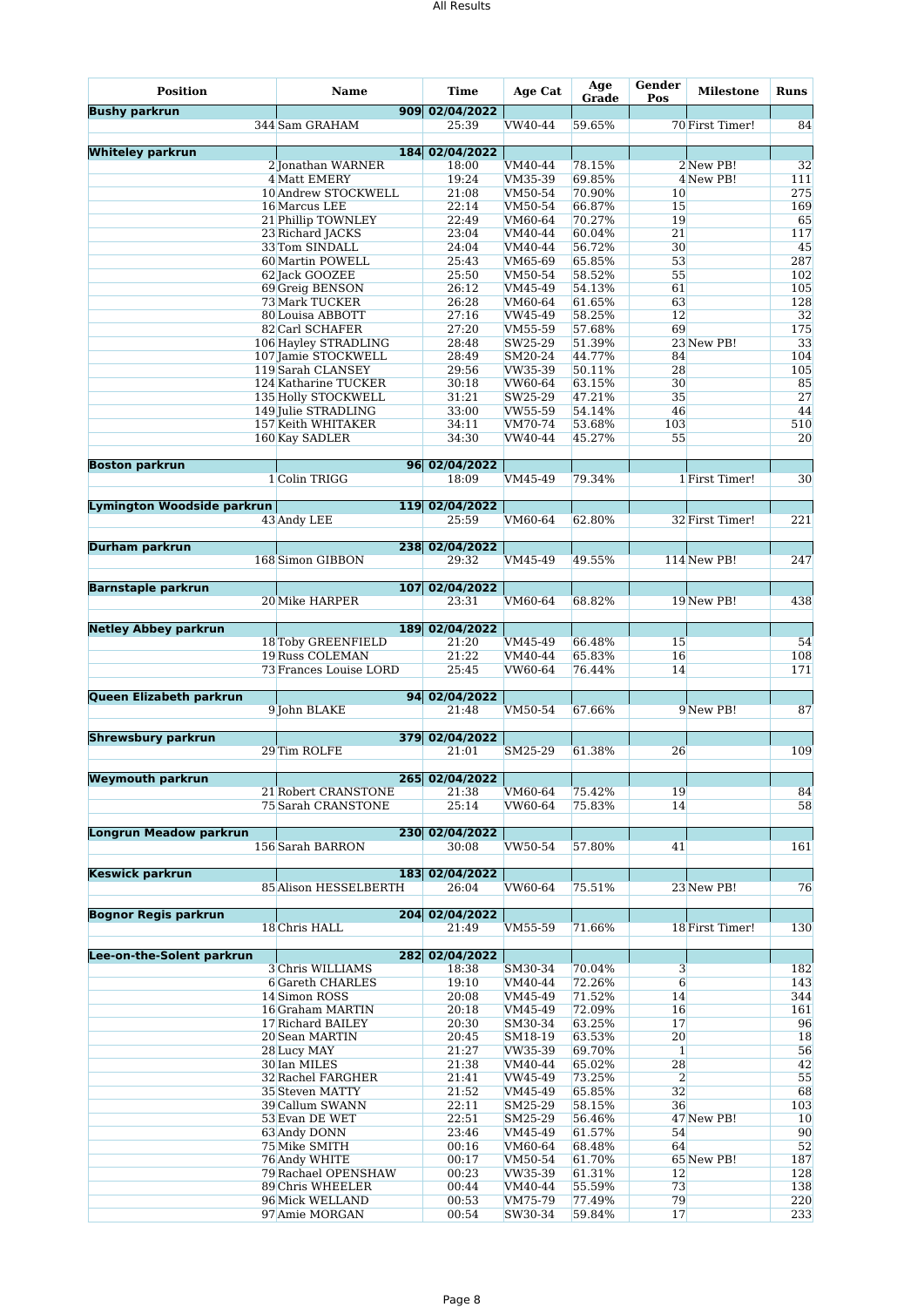|                             | 102 Kieran CHAPLIN             | 01:11          | VM40-44            | 54.20%           | 82                   |                  | 111                    |
|-----------------------------|--------------------------------|----------------|--------------------|------------------|----------------------|------------------|------------------------|
|                             | 104 Neil JARVIS                | 01:15          | VM50-54            | 60.33%           | 84                   |                  | 68                     |
|                             | 114 Jonathan MILLS             | 02:06          | VM50-54            | 56.51%           | 91                   |                  | 84                     |
|                             | 119 Danielle STANNING          | 02:19          | VW40-44            | 59.78%           | 25                   |                  | 64                     |
|                             | 128 Philip OWEN                | 03:10          | VM55-59            | 56.56%           | 99                   |                  | 207                    |
|                             | 131 Cathy WEBB                 | 03:22          | VW60-64            | 74.06%           | 30                   |                  | 175                    |
|                             | 134 Kirstie GRAHAM             | 03:40          |                    | 55.30%           | 31                   |                  | 44                     |
|                             |                                |                | JW15-17            |                  |                      |                  |                        |
|                             | 151 Gail OSBORNE               | 04:59          | VW60-64            | 67.91%           | 39                   |                  | 68                     |
|                             | 153 Stuart NICHOLSON           | 05:13          | VM65-69            | 57.96%           | 111                  |                  | 381                    |
|                             | 167 Louisa KNIGHT              | 05:56          | VW50-54            | 56.01%           | 49                   |                  | 66                     |
|                             | 182 Victoria JOHN              | 06:47          | VW45-49            | 52.63%           | 58                   |                  | 48                     |
|                             | 196 Samuel JOHN                | 07:32          | SM25-29            | 40.91%           | 130                  |                  | 48                     |
|                             | 217 Heather GRAHAM             | 09:23          | VW50-54            | 50.82%           | 77                   |                  | 48                     |
|                             | 233 Diane WILSON               | 11:08          | VW60-64            | 54.46%           | 87                   |                  | 74                     |
|                             | 235 Lisa EVENS                 | 11:11          | VW50-54            | 49.50%           | 89                   |                  | 94                     |
|                             | 241 Amelia DOWLER              | 11:47          | VW45-49            | 45.27%           | 95                   |                  | 88                     |
|                             | 242 Peter REDMAN               | 12:03          | VM50-54            | 41.93%           | 144                  |                  | 151                    |
|                             | 246 Melissa BARHAM             | 12:22          | VW45-49            | 44.09%           | 97                   |                  | 120                    |
|                             |                                |                |                    |                  |                      |                  |                        |
|                             | 252 Stacey READ                | 12:59          | VW40-44            | 41.60%           | 101                  |                  | 155                    |
|                             | 253 Jacqueline HEALY           | 12:59          | VW40-44            | 42.23%           | 102                  |                  | 153                    |
|                             | 261 Jacqueline ROSS            | 14:55          | VW65-69            | 52.89%           | 107                  |                  | 67                     |
|                             | 275 Andrew SMITH               | 21:49          | VM60-64            | 36.27%           | 157                  |                  | 390                    |
|                             | 276 Wendy SMITH                | 21:51          | VW60-64            | sudo ifcon       | 115                  |                  | 281                    |
|                             |                                |                |                    |                  |                      |                  |                        |
| <b>Stretford parkrun</b>    |                                | 586 02/04/2022 |                    |                  |                      |                  |                        |
|                             | 365 Iodie FRANCIS              | 29:19          | VW35-39            | 51.85%           |                      | 102 First Timer! | 62                     |
|                             | 366 Amy FOX                    | 29:21          | VW40-44            | 52.13%           |                      | 103 First Timer! | 86                     |
|                             |                                |                |                    |                  |                      |                  |                        |
| <b>Fareham parkrun</b>      |                                | 199 02/04/2022 |                    |                  |                      |                  |                        |
|                             | 5 David MALLARD                | 19:23          | VM40-44            | 72.06%           | 5                    |                  | 237                    |
|                             | 21 Ray GUNNER                  | 21:47          | VM60-64            | 73.60%           | 19                   |                  | 153                    |
|                             | 38 Jamie EARLEY                | 23:17          | VM35-39            | 56.98%           | 34                   |                  | 149                    |
|                             | <b>60 Kevin SAUNDERS</b>       | 25:44          | VM50-54            | 57.77%           | 51                   |                  | 125                    |
|                             |                                |                |                    |                  |                      |                  |                        |
|                             | 106 Alison LAWRENCE            | 29:00          | VW40-44            | 53.45%           | 22                   |                  | 240                    |
|                             | 145 Tom MELLOR                 | 33:26          | VM70-74            | 52.74%           | 95                   |                  | 200                    |
|                             | 177 David MACSWAYNE            | 38:31          | VM60-64            | 41.63%           | 102                  |                  | 275                    |
|                             | 190 Andy RICHARDSON            | 41:54          | VM55-59            | 37.63%           | 105                  |                  | 71                     |
|                             |                                |                |                    |                  |                      |                  |                        |
| Southampton junior parkrun  |                                | 61 03/04/2022  |                    |                  |                      |                  |                        |
|                             | 31 Josh MILLS                  | 13:15          | IM10               | 49.13%           | 22                   |                  | 6                      |
|                             |                                |                |                    |                  |                      |                  |                        |
| Southampton parkrun         |                                | 664 09/04/2022 |                    |                  |                      |                  |                        |
|                             |                                |                |                    |                  |                      |                  |                        |
|                             |                                |                |                    |                  |                      |                  |                        |
|                             | 76 Amie MORGAN                 | 21:21          | SW30-34            | 69.79%           | 9                    |                  | 234                    |
|                             | 77 Phil MORGAN                 | 21:21          | SM35-39            | 62.14%           | 67                   |                  | 142                    |
|                             |                                |                |                    |                  |                      |                  |                        |
| <b>Whiteley parkrun</b>     |                                | 137 09/04/2022 |                    |                  |                      |                  |                        |
|                             | 3 Tim ROLFE                    | 19:01          | SM25-29            | 67.84%           | 3                    |                  | 110                    |
|                             | 12 Toby GREENFIELD             | 21:15          | VM45-49            | 66.75%           |                      | 11 New PB!       | 55                     |
|                             | 13 Tom HASTINGS                | 21:19          | SM30-34            | 61.53%           | 12                   |                  | 85                     |
|                             | 15 Phillip TOWNLEY             | 21:23          | VM60-64            | 74.98%           | 14                   |                  | 66                     |
|                             | 20 Marcus LEE                  | 21:58          | VM50-54            | 67.68%           | 18                   |                  |                        |
|                             | 30 Miles PRITCHARD             | 23:41          | VM45-49            | 61.79%           | 28                   |                  | 11                     |
|                             | 35 Tom SINDALL                 | 24:14          | VM40-44            | 56.33%           | 31                   |                  |                        |
|                             | 42 Mark TUCKER                 | 25:31          | VM60-64            | 63.95%           | 38                   |                  | 129                    |
|                             | 51 Louisa ABBOTT               | 26:14          | VW45-49            | 60.55%           | 7                    |                  | 33                     |
|                             | 92 Katharine TUCKER            | 30:19          | VW60-64            | 63.11%           | 22                   |                  | 86                     |
|                             | 94 Keith WHITAKER              | 30:47          | VM70-74            | 59.61%           | 66                   |                  | 511                    |
|                             |                                |                |                    |                  |                      |                  |                        |
|                             |                                |                |                    |                  |                      |                  |                        |
| <b>Whitley Bay parkrun</b>  |                                | 320 09/04/2022 |                    |                  |                      |                  |                        |
|                             | 147 Alison HESSELBERTH         | 26:49          | VW60-64            | 73.40%           | 32                   |                  |                        |
|                             |                                |                |                    |                  |                      |                  |                        |
| <b>Barrow parkrun</b>       |                                | 110 09/04/2022 |                    |                  |                      |                  |                        |
|                             | 33 Martin POWELL               | 26:50          | VM65-69            | 63.11%           |                      | 25 First Timer!  | 288                    |
|                             |                                |                |                    |                  |                      |                  |                        |
| <b>Netley Abbey parkrun</b> |                                | 242 09/04/2022 |                    |                  |                      |                  |                        |
|                             | 145 Jules DINWOODIE            | 29:57          | VW60-64            | 64.77%           | 43                   |                  | 192                    |
|                             |                                |                |                    |                  |                      |                  |                        |
| Queen Elizabeth parkrun     |                                | 80 09/04/2022  |                    |                  |                      |                  | 170<br>46<br>77        |
|                             | 36 Andy WHITE                  | 28:34          | VM50-54            | 52.45%           |                      | 28 New PB!       | 188                    |
|                             | 38 Rob WILLIAMS                | 28:41          | VM50-54            | 51.42%           | 30                   |                  | 129                    |
|                             |                                |                |                    |                  |                      |                  |                        |
| <b>Tamar Lakes parkrun</b>  |                                | 146 09/04/2022 |                    |                  |                      |                  |                        |
|                             | 74 Andy RICHARDSON             | 27:48          | VM55-59            | 56.71%           |                      | 50 First Timer!  | 72                     |
|                             |                                |                |                    |                  |                      |                  |                        |
| Lee-on-the-Solent parkrun   |                                | 313 09/04/2022 |                    |                  |                      |                  |                        |
|                             | 1 Lewis BANNER                 | 16:50          | SM30-34            | 76.83%           | $\mathbf{1}$         |                  |                        |
|                             | 4 Andy SIMPSON                 | 19:12          | VM45-49            | 76.22%           | $\overline{4}$       |                  |                        |
|                             |                                |                |                    |                  |                      |                  |                        |
|                             | 9 Chris WILLIAMS               | 19:55          | SM30-34            | 65.52%           | 8                    |                  | 183                    |
|                             | 16 Graham MARTIN               | 20:33          | VM45-49            | 71.21%           | 15                   |                  | 162                    |
|                             | 20 Simon ROSS                  | 20:52          | VM45-49            | 69.01%           | 19                   |                  | 345                    |
|                             | 22 Mark John EATON             | 20:59          | VM55-59            | 73.87%           | 21                   |                  | 100                    |
|                             | 23 Graham DONNACHIE            | 21:02          | VM45-49            | 67.43%           | 22                   |                  | 37                     |
|                             | 27 Lucy MAY<br>32 Callum SWANN | 21:10<br>21:50 | VW35-39<br>SM25-29 | 70.63%<br>59.08% | $\overline{2}$<br>29 |                  | 126<br>95<br>57<br>104 |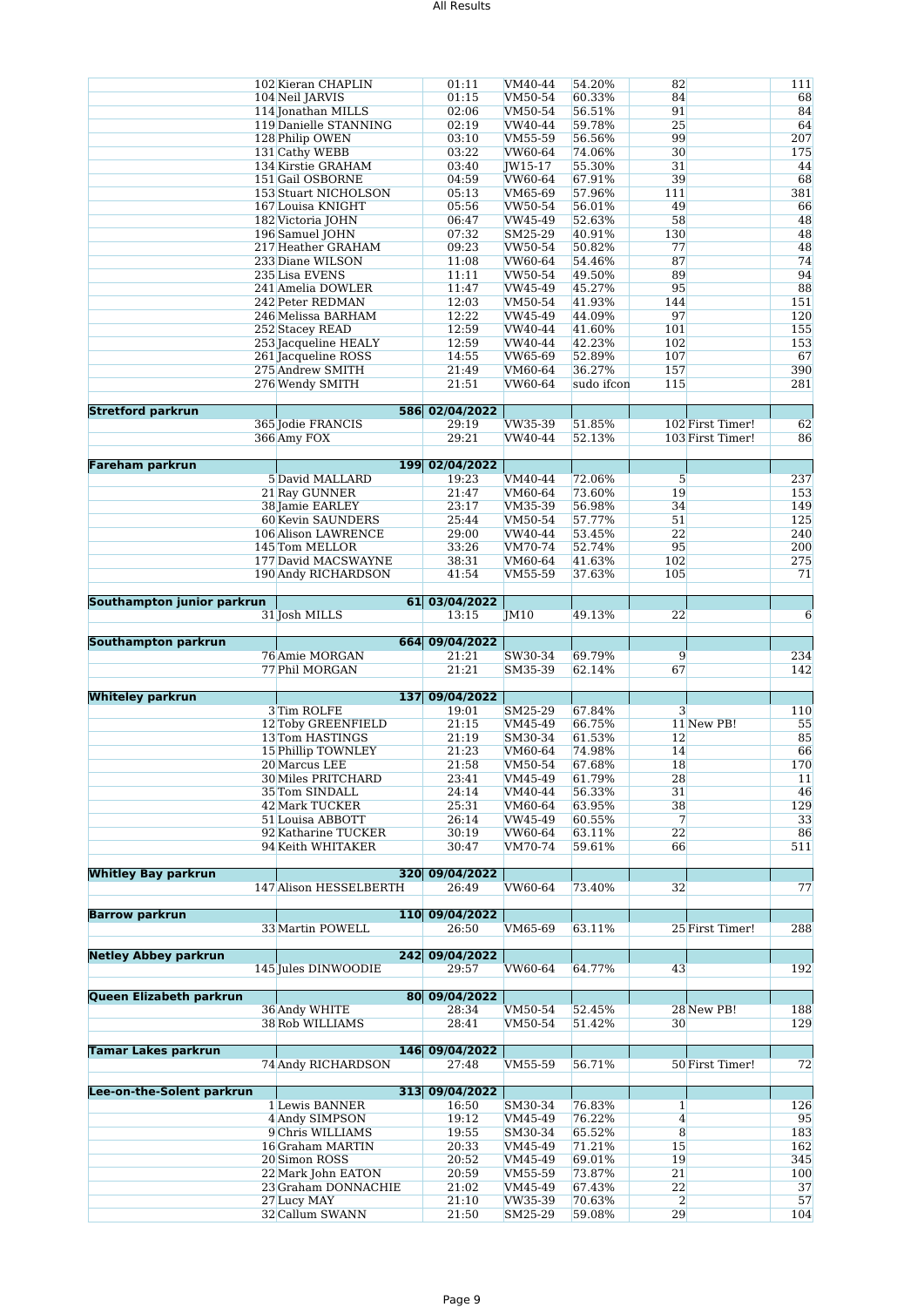|                                      | <b>38 Stuart BAMBERGER</b>      | 22:01          | VM45-49            | 66.46%           | 35             |                  | 92             |
|--------------------------------------|---------------------------------|----------------|--------------------|------------------|----------------|------------------|----------------|
|                                      | 41 Ian MILES                    | 22:28          | VM40-44            | 62.61%           | 38             |                  | 43             |
|                                      |                                 |                |                    |                  |                |                  |                |
|                                      | 44 Andy DONN                    | 22:42          | VM45-49            | 64.46%           | 41             |                  | 91             |
|                                      | 49 Steven MATTY                 | 23:03          | VM45-49            | 62.47%           | 45             |                  | 69             |
|                                      | 58 Josh CULLEN                  | 23:22          | SM25-29            | 55.21%           | 53             |                  | 74             |
|                                      | 73 Steve CUMES                  | 24:09          | VM50-54            | 61.08%           | 67             |                  | 87             |
|                                      |                                 |                |                    |                  |                |                  |                |
|                                      | 76 Mike SMITH                   | 24:12          | VM60-64            | 68.66%           | 70             |                  | 53             |
|                                      | 93 Mick WELLAND                 | 25:06          | VM75-79            | 76.83%           | 83             |                  | 221            |
|                                      | 95 Neil JARVIS                  | 25:13          | VM50-54            | 60.41%           | 85             |                  | 69             |
|                                      | 102 Chris WHEELER               | 25:32          | VM40-44            | 53.85%           | 90             |                  | 139            |
|                                      |                                 |                |                    |                  |                |                  |                |
|                                      | 109 Danielle STANNING           | 25:55          | VW40-44            | 60.71%           | 13             |                  | 65             |
|                                      | 111 Sara MCRITCHIE              | 26:04          | VW45-49            | 62.15%           | 15             |                  | 168            |
|                                      | 120 George HOWARTH              | 26:38          | VM60-64            | 62.39%           | 98             |                  | 97             |
|                                      | 121 Tim MATTHEWS                | 26:44          | VM45-49            | 53.05%           | 99             |                  | 142            |
|                                      |                                 |                |                    |                  |                |                  |                |
|                                      | 133 Kirstie GRAHAM              | 27:32          | JW15-17            | 55.57%           | 21             |                  | 45             |
|                                      | 136 Jonathan MILLS              | 27:55          | VM50-54            | 52.84%           | 112            |                  | 85             |
|                                      | 151 Hayley STRADLING            | 28:46          | SW25-29            | 51.45%           | 31             |                  | 34             |
|                                      | 152 Sarah BARRON                | 29:01          | VW50-54            | 60.02%           | 32             |                  | 162            |
|                                      |                                 |                |                    |                  |                |                  |                |
|                                      | 161 Gail OSBORNE                | 29:32          | VW60-64            | 66.65%           | 36             |                  | 69             |
|                                      | 164 Stuart NICHOLSON            | 29:37          | VM65-69            | 57.18%           | 124            |                  | 382            |
|                                      | 173 Victoria JOHN               | 29:52          | VW45-49            | 54.24%           | 43             |                  | 49             |
|                                      | 212 Julie STRADLING             | 32:56          | VW55-59            | 54.25%           | 58             |                  | 45             |
|                                      | 215 Wendy HAWXWELL              | 33:04          | VW50-54            | 50.71%           | 61             |                  | 33             |
|                                      |                                 |                |                    |                  |                |                  |                |
|                                      | 222 Samuel JOHN                 | 33:31          | SM25-29            | 38.49%           | 150            |                  | 49             |
|                                      | 223 Peter REDMAN                | 33:34          | VM50-54            | 45.03%           | 151            |                  | 152            |
|                                      | 235 Heather GRAHAM              | 34:36          | VW50-54            | 49.04%           | 71             |                  | 49             |
|                                      | 244 Gareth SCADDAN              | 35:15          | VM40-44            | 39.91%           | 160            |                  | 9              |
|                                      |                                 |                |                    |                  |                |                  | 89             |
|                                      | 261 Amelia DOWLER               | 37:15          | VW45-49            | 43.49%           | 89             |                  |                |
|                                      | 271 Jacqueline ROSS             | 38:43          | VW65-69            | 53.16%           | 94             |                  | 68             |
|                                      | 278 Kate PROVIS                 | 39:19          | VW55-59            | 47.31%           | 98             |                  | 58             |
|                                      | 313 Stacey READ                 | 56:49          | VW40-44            | 27.08%           | 120            |                  | 156            |
|                                      |                                 |                |                    |                  |                |                  |                |
|                                      |                                 |                |                    |                  |                |                  |                |
| <b>Bedgebury Pinetum parkrun</b>     |                                 | 113 09/04/2022 |                    |                  |                |                  |                |
|                                      | 30 Chris HALL                   | 25:25          | VM55-59            | 61.51%           |                | 27 First Timer!  | 131            |
|                                      | 89 Wendy HALL                   | 34:47          | VW55-59            | 52.76%           |                | 32 First Timer!  | 88             |
|                                      |                                 |                |                    |                  |                |                  |                |
|                                      |                                 |                |                    |                  |                |                  |                |
| Portsmouth Lakeside parkrun          |                                 | 188 09/04/2022 |                    |                  |                |                  |                |
|                                      | 75 Sam GRAHAM                   | 27:44          | VW40-44            | 55.17%           |                | 10 First Timer!  | 85             |
|                                      |                                 |                |                    |                  |                |                  |                |
| <b>Fareham parkrun</b>               |                                 | 250 09/04/2022 |                    |                  |                |                  |                |
|                                      | 3 David MALLARD                 | 18:59          | VM40-44            | 73.57%           | 3              |                  | 238            |
|                                      |                                 |                |                    |                  |                |                  |                |
|                                      | 15 Daisy MCCLEMENTS             | 20:43          | SW30-34            | 71.52%           | $\overline{2}$ |                  | 69             |
|                                      | 21 Ray GUNNER                   | 21:18          | VM60-64            | 75.27%           | 18             |                  | 154            |
|                                      | 25 Richard JACKS                | 21:40          | VM40-44            | 63.92%           | 22             |                  | 118            |
|                                      | 50 Jamie EARLEY                 | 23:58          | VM35-39            | 55.35%           | 43             |                  | 150            |
|                                      | 76 Andy LEE                     | 25:02          | VM60-64            | 65.18%           | 67             |                  | 222            |
|                                      |                                 |                |                    |                  |                |                  |                |
|                                      | 78 Kevin SAUNDERS               | 25:06          | VM50-54            | 59.23%           |                | 69 New PB!       | 126            |
|                                      | 83 Steve FULCHER                | 25:30          | VM55-59            | 62.35%           | 72             |                  | 72             |
|                                      | 123 Alison LAWRENCE             | 28:52          | VW40-44            | 53.70%           | 29             |                  | 241            |
|                                      | 196 Melissa BARHAM              | 34:37          | VW45-49            | 46.32%           | 78             |                  | 121            |
|                                      |                                 |                |                    |                  |                |                  |                |
|                                      | 222 David MACSWAYNE             | 37:33          | VM60-64            | 42.70%           | 123            |                  | 276            |
|                                      | 235 Wendy SMITH                 | 41:04          | VW60-64            | 47.93%           | 101            |                  | 282            |
|                                      | 240 Andrew SMITH                | 43:04          | VM60-64            | 38.58%           | 128            |                  | 391            |
|                                      |                                 |                |                    |                  |                |                  |                |
| <b>Roma Pineto parkrun</b>           |                                 | 51 09/04/2022  |                    |                  |                |                  |                |
|                                      | 2 Brandon CHAPLIN               | 18:21          | JM15-17            | 73.57%           |                | 2 Prima volta!   | 75             |
|                                      |                                 |                |                    |                  |                |                  |                |
|                                      | 14 Kieran CHAPLIN               | 22:23          | VM40-44            | 60.98%           |                | 12 Prima volta!  | 112            |
|                                      | 43 Emma BAKER                   | 32:15          | VW35-39            | 47.13%           |                | 13 Prima volta!  | 61             |
|                                      |                                 |                |                    |                  |                |                  |                |
| <b>Hafan Pwllheli parkrun</b>        |                                 | 49 09/04/2022  |                    |                  |                |                  |                |
|                                      | 13 Katy BRADLEY                 | 27:21          | VW50-54            | 61.30%           |                | 3 First Timer!   | 77             |
|                                      |                                 |                |                    |                  |                |                  |                |
|                                      |                                 |                |                    |                  |                |                  |                |
| <b>Bolberry Down parkrun</b>         | 97 <sup>°</sup>                 | 09/04/2022     |                    |                  |                |                  |                |
|                                      | 7 Mike HARPER                   | 21:28          | VM60-64            | 75.39%           |                | 6 First Timer!   | 439            |
|                                      |                                 |                |                    |                  |                |                  |                |
| <b>North Yorkshire Water Park pa</b> |                                 | 133 09/04/2022 |                    |                  |                |                  |                |
|                                      | 66 Julia WEBB                   | 27:16          | VW60-64            | 71.15%           |                | 18 New PB!       | 69             |
|                                      |                                 |                |                    |                  |                |                  |                |
|                                      |                                 |                |                    |                  |                |                  |                |
| <b>Werribee Park Mansion parkru</b>  |                                 | 143 09/04/2022 |                    |                  |                |                  |                |
|                                      | 41 Iain GALLAGHER               | 26:08          | VM45-49            | 55.99%           |                | 29 First Timer!  | 51             |
|                                      |                                 |                |                    |                  |                |                  |                |
| Southampton junior parkrun           |                                 | 43 10/04/2022  |                    |                  |                |                  |                |
|                                      |                                 |                |                    |                  |                |                  |                |
|                                      | 28 Josh MILLS                   | 14:12          | JM10               | 45.85%           | 20             |                  | $\overline{7}$ |
|                                      |                                 |                |                    |                  |                |                  |                |
| <b>Black Park parkrun</b>            |                                 | 474 16/04/2022 |                    |                  |                |                  |                |
|                                      | 277 William COWLEY              | 31:01          | SM25-29            | 41.59%           |                | 180 First Timer! | 17             |
|                                      | 295 Nicky BEAL                  | 31:49          | SW30-34            | 46.57%           |                | 91 First Timer!  | 31             |
|                                      |                                 |                |                    |                  |                |                  |                |
|                                      |                                 |                |                    |                  |                |                  |                |
| <b>Plymvalley parkrun</b>            |                                 | 135 16/04/2022 |                    |                  |                |                  |                |
|                                      |                                 | 31:36          | VW45-49            | 51.27%           | 30             |                  | 61             |
|                                      | 80 Claire PEAL                  |                |                    |                  |                |                  |                |
|                                      |                                 |                |                    |                  |                |                  |                |
|                                      |                                 |                |                    |                  |                |                  |                |
| <b>Havant parkrun</b>                |                                 | 220 16/04/2022 |                    |                  |                |                  |                |
|                                      | 1 Lewis BANNER<br>19 John BLAKE | 17:47<br>21:33 | SM30-34<br>VM50-54 | 72.73%<br>68.99% | $\mathbf{1}$   | 16 First Timer!  | 127<br>88      |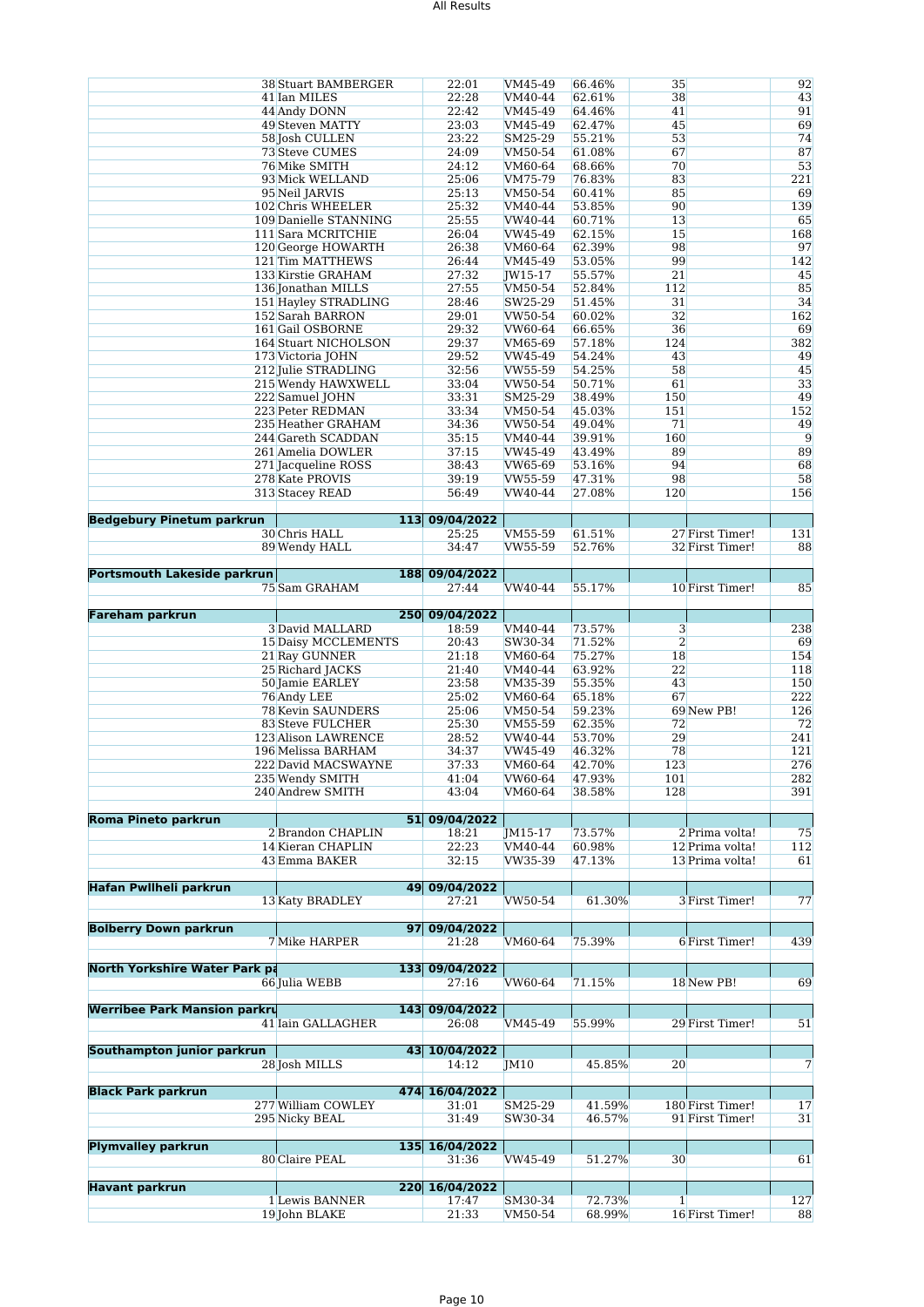| <b>Whiteley parkrun</b>     |                                           | 177 16/04/2022 |                    |                  |                 |                  |           |
|-----------------------------|-------------------------------------------|----------------|--------------------|------------------|-----------------|------------------|-----------|
|                             | 8 Nikki ROEBUCK                           | 20:00          | VW40-44            | 78.67%           | $\mathbf{1}$    |                  | 173       |
|                             | 27 Greig BENSON                           | 22:39          | VM45-49            | 62.62%           | 26              |                  | 106       |
|                             | 47 Helen BENSON                           | 25:22          | VW40-44            | 61.56%           | $\overline{4}$  |                  | 140       |
|                             | 66 Carl SCHAFER                           | 27:08          | VM55-59            | 58.11%           | 56              |                  | 176       |
|                             | 83 Louisa ABBOTT                          | 28:47          | VW45-49            | 55.18%           | 13              |                  | 34        |
|                             | 90 Simon GIBBON                           | 29:22          | VM45-49            | 49.83%           | 73              |                  | 248       |
|                             |                                           |                |                    |                  |                 |                  |           |
| Perth parkrun               |                                           | 228 16/04/2022 |                    |                  |                 |                  |           |
|                             | 105 Kirstie GRAHAM                        | 26:22          | JW15-17            | 58.03%           |                 | 35 First Timer!  | 46        |
|                             | 168 Heather GRAHAM                        | 30:03          | VW50-54            | 56.46%           |                 | 68 First Timer!  | 50        |
|                             |                                           |                |                    |                  |                 |                  |           |
| Medina I.O.W. parkrun       |                                           | 278 16/04/2022 |                    |                  |                 |                  |           |
|                             | 168 Sarah BARRON                          | 33:35          | VW50-54            | 51.86%           | 53              |                  | 163       |
|                             |                                           |                |                    |                  |                 |                  |           |
| <b>Netley Abbey parkrun</b> |                                           | 255 16/04/2022 |                    |                  |                 |                  |           |
|                             | 83 Kate ALDOM                             | 25:02          | VW40-44            | 61.92%           | 11              |                  | 25        |
|                             | 97 Claire PROCTER                         | 25:49          | VW40-44            | 59.26%           | 16              |                  | 39        |
|                             | 122 Sam GRAHAM                            | 27:08          | VW40-44            | 56.39%           |                 | 22 First Timer!  | 86        |
|                             | 161 Jules DINWOODIE                       | 29:29          | VW60-64            | 65.80%           | 39              |                  | 193       |
|                             |                                           |                |                    |                  |                 |                  |           |
| Ganavan Sands parkrun       |                                           | 75 16/04/2022  |                    |                  |                 |                  |           |
|                             | 33 Martin POWELL                          | 28:05          | VM65-69            | 60.30%           |                 | 24 First Timer!  | 289       |
|                             |                                           |                |                    |                  |                 |                  |           |
| <b>Bognor Regis parkrun</b> |                                           | 274 16/04/2022 |                    |                  |                 |                  |           |
|                             | 148 Keith WHITAKER                        | 28:52          | VM70-74            | 63.57%           | 105             |                  | 512       |
|                             |                                           |                |                    |                  |                 |                  |           |
| <b>Blandford parkrun</b>    |                                           | 139 16/04/2022 |                    |                  |                 |                  |           |
|                             | 2 Tim ROLFE                               | 18:11          | SM25-29            | 70.94%           |                 | 2 New PB!        | 111       |
|                             |                                           |                |                    |                  |                 |                  |           |
| <b>Tamar Lakes parkrun</b>  |                                           | 162 16/04/2022 |                    |                  |                 |                  |           |
|                             | 16 Mike HARPER                            | 21:43          | VM60-64            | 74.52%           |                 | 14 New PB!       | 440       |
|                             |                                           |                |                    |                  |                 |                  |           |
| Salisbury parkrun           |                                           | 303 16/04/2022 |                    |                  |                 |                  |           |
|                             | 11 Phil MORGAN                            | 18:47          | VM35-39            | 70.63%           |                 | 10 First Timer!  | 143       |
|                             | 29 Amie MORGAN                            | 20:51          | SW30-34            | 71.46%           |                 | 3 First Timer!   | 235       |
|                             | 82 Mick WELLAND                           | 23:53          | VM75-79            | 80.74%           |                 | 70 First Timer!  | 222       |
|                             |                                           |                |                    |                  |                 |                  |           |
| <b>Weymouth parkrun</b>     | 352                                       | 30/04/2022     |                    |                  |                 |                  |           |
|                             | 239 Claire HANRAHAN                       |                | 30:58:00 VW45-49   | 53.50%           |                 | 77 First Timer!  | 76        |
|                             |                                           |                |                    |                  |                 |                  |           |
|                             |                                           |                |                    |                  |                 |                  |           |
| Lee-on-the-Solent parkrun   |                                           | 382 16/04/2022 |                    |                  |                 |                  |           |
|                             | 5 Daniel FOSTER                           | 18:52          | VM40-44            | 73.41%           | $5\overline{)}$ |                  | 180       |
|                             | 15 Steve CUMES                            | 19:39          | VM50-54            | 75.06%           | 15              |                  | 88        |
|                             | 18 Simon ROSS                             | 19:44          | VM45-49            | 72.97%           | 18              |                  | 346       |
|                             | 23 Graham MARTIN                          | 20:10          | VM45-49            | 72.56%           | 23              |                  | 163       |
|                             | 30 Graham DONNACHIE                       | 20:36          | VM45-49            | 68.85%           | 28              |                  | 38        |
|                             | 32 Lucy MAY                               | 20:57          | VW35-39            | 71.36%           | $\mathbf{1}$    |                  | 58        |
|                             | 42 Ian MILES                              | 21:34          | VM40-44            | 65.22%           | 34              |                  | 44        |
|                             | 43 Rachel FARGHER                         | 21:36          | VW45-49            | 73.53%           | $\overline{4}$  |                  | 56        |
|                             | 49 Stuart BAMBERGER                       | 22:05          | VM45-49            | 66.26%           | 40              |                  | 93        |
|                             | 51 Dominic SHEPHERD                       | 22:08          | VM55-59            | 71.23%           |                 | 42 New PB!       | 53        |
|                             | 53 Andy DONN                              | 22:10          | VM45-49            | 66.02%           | 44              |                  | 92        |
|                             | 65 Josh CULLEN                            | 23:11          | SM25-29            | 55.64%           | 55              |                  | 75        |
|                             | 101 Neil JARVIS                           | 24:49          | VM50-54            | 61.38%           | 80              |                  | 70        |
|                             | 117 Sara MCRITCHIE                        | 25:41          | VW45-49            | 63.08%           | 20              |                  | 169       |
|                             | 120 Chris WHEELER                         | 25:51          | VM40-44            | 53.19%           | 93              |                  | 140       |
|                             | 122 George HOWARTH                        | 25:58          | VM60-64            | 63.99%           | 95              |                  | 98        |
|                             | 128 Chris WILLIAMS                        | 26:02          | SM30-34            | 50.38%           | 97              |                  | 184       |
|                             | 136 Tracie JARVIS                         | 26:37          | VW50-54            | 63.74%           | 26              |                  | 34        |
|                             | 138 Tim MATTHEWS                          | 26:41          | VM45-49            | 53.15%           | 103             |                  | 143       |
|                             | 148 Andy WHITE                            | 27:19          | VM50-54            | 54.85%           | 109             |                  | 189       |
|                             | 153 Angela HARRISON                       | 27:23          | VW45-49            | 59.16%           | 35              |                  | 28        |
|                             | 167 Oana MATTY                            | 28:12          | VW40-44            | 54.55%           | 39              |                  | 41        |
|                             | 171 Philip OWEN                           | 28:21          | VM55-59            | 54.20%           | 122             |                  | 208       |
|                             | 184 Nigel FEAST                           | 29:16          | VM65-69            | 57.86%           | 131             |                  | 91        |
|                             | 189 Gail OSBORNE                          | 29:30          | VW60-64            | 66.72%           | 46              |                  | 70        |
|                             | 192 Brian REID                            | 29:33          | VM40-44            | 47.60%           | 135             |                  | 2         |
|                             | 195 Victoria JOHN                         | 29:37          | VW45-49            | 54.70%           | 48              |                  | 50        |
|                             | 197 Stuart NICHOLSON                      | 29:41          | VM65-69            | 57.05%           | 138             |                  | 383       |
|                             | 201 Mark SAYWELL                          | 29:45          | VM55-59            | 53.45%           | 140             |                  | 57        |
|                             | 232 Susan WAKEFIELD                       | 31:10          | VW50-54            | 54.44%           | 67              |                  | 35        |
|                             | 240 Samuel JOHN                           | 31:43          | SM25-29            | 40.67%           | 155             |                  | 50        |
|                             | 256 Jacqueline HEALY                      | 32:43          | VW40-44            | 47.73%           | 81              |                  | 154       |
|                             | 259 Julie STRADLING                       | 32:47          | VW55-59            | 54.50%           | 82              |                  | 46        |
|                             | 301 Peter REDMAN                          | 34:48          | VM50-54            | 43.44%           | 180             |                  | 153       |
|                             | 305 Janet SHAW                            | 34:59          | VW55-59            | 51.74%           | 110             |                  | 195       |
|                             | 314 Kay SADLER                            | 35:23          | VW40-44            | 44.14%           |                 | 113 First Timer! | 21        |
|                             | 318 Louisa KNIGHT                         | 35:53          | VW50-54            | 46.73%           | 117             |                  | 67        |
|                             | 319 Diane WILSON                          | 35:54          | VW60-64            | 53.30%           | 118             |                  | 75        |
|                             | 327 Claire JOHNSON                        | 36:47          | VW50-54            | 46.13%           | 122             |                  | 116       |
|                             | 341 Jacqueline ROSS<br>351 Melissa BARHAM | 37:54<br>39:08 | VW65-69<br>VW45-49 | 54.31%<br>40.97% | 132<br>141      |                  | 69<br>122 |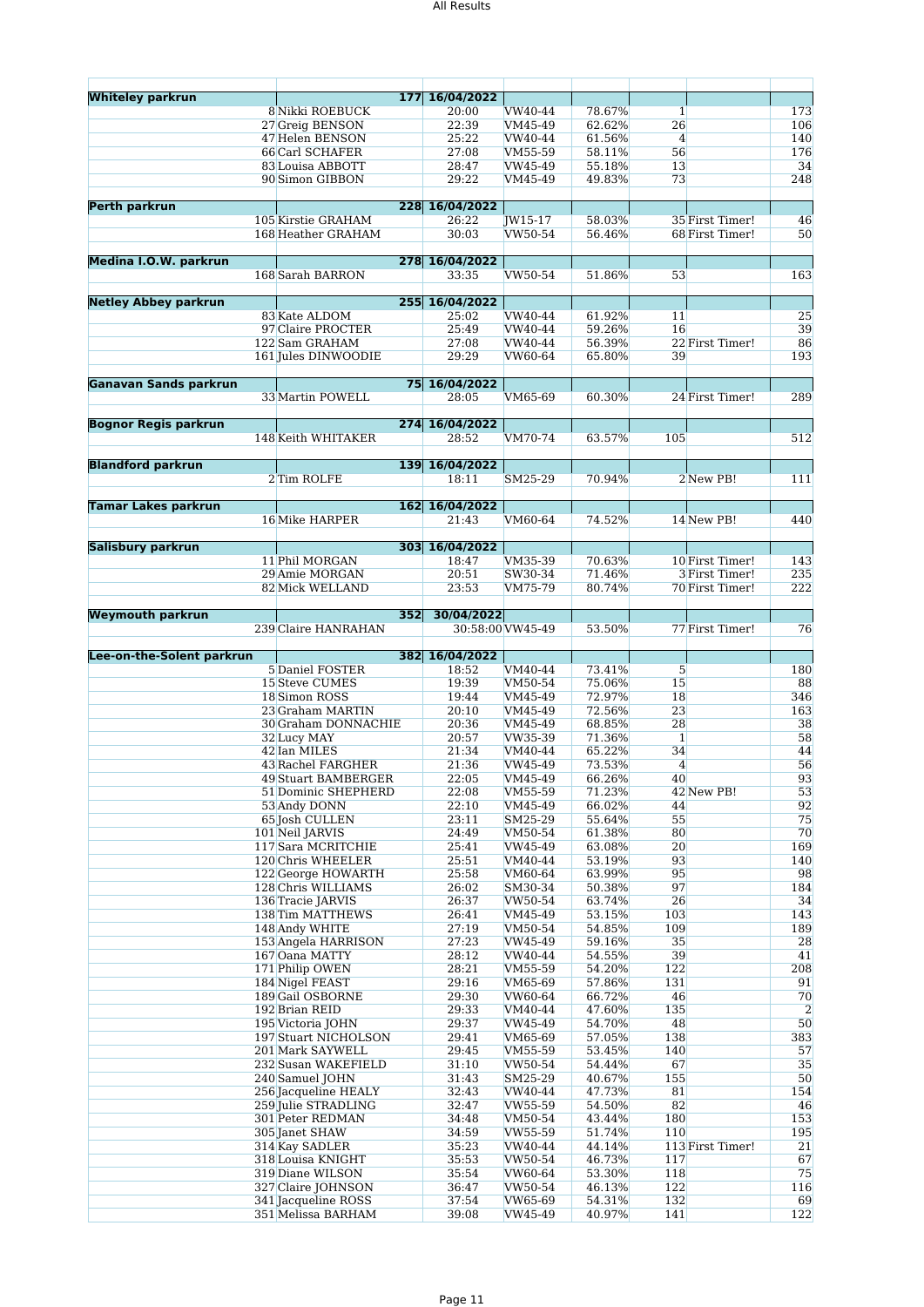|                                      | 381 Sacha CLARK            | 39:08                   | VW50-54 | 27.48% | 157          |                 | 18  |
|--------------------------------------|----------------------------|-------------------------|---------|--------|--------------|-----------------|-----|
| <b>Portsmouth Lakeside parkrun</b>   |                            | 169 16/04/2022          |         |        |              |                 |     |
|                                      | 41 Rachael OPENSHAW        | 24:42                   | VW35-39 | 60.53% |              | 4 First Timer!  | 129 |
| <b>Fareham parkrun</b>               |                            | 228 16/04/2022          |         |        |              |                 |     |
|                                      | 6 David MALLARD            | 19:22                   | VM40-44 | 72.12% | 6            |                 | 239 |
|                                      | 23 Phillip TOWNLEY         | 21:55                   | VM60-64 | 73.16% |              | 19 New PB!      | 67  |
|                                      | 35 Marcus LEE              | 22:39                   | VM50-54 | 65.64% | 30           |                 | 171 |
|                                      | 45 Amy FOX                 | 23:39                   | VW40-44 | 64.69% |              | 6 New PB!       | 87  |
|                                      | 58 Steve FULCHER           | 25:00                   | VM55-59 | 63.60% | 48           |                 | 73  |
|                                      | 62 Alison LAWRENCE         | 25:16                   | VW40-44 | 61.35% | 10           |                 | 242 |
|                                      | 70 Tim CRUMPTON            | 26:09                   | VM65-69 | 64.75% | 56           |                 | 20  |
|                                      | 91 Jon LEIGH               | 27:28                   | VM60-64 | 58.37% | 70           |                 | 140 |
|                                      | 103 Rob WILLIAMS           | 28:03                   | VM50-54 | 52.58% | 79           |                 | 130 |
|                                      | 108 Jodie FRANCIS          | 28:11                   | VW35-39 | 53.93% | 21           |                 | 63  |
|                                      | 209 Nikki PULLMAN          | 42:35                   | VW40-44 | 35.93% | 75           |                 | 22  |
|                                      | 212 David MACSWAYNE        | 44:01                   | VM60-64 | 36.43% | 124          |                 | 277 |
|                                      | 218 Wendy SMITH            | 45:27                   | VW60-64 | 43.31% | 82           |                 | 283 |
|                                      |                            |                         |         |        |              |                 |     |
| Caffarella parkrun                   |                            | 60 16/04/2022           |         |        |              |                 |     |
|                                      | 2 Brandon CHAPLIN          | 18:21                   | JM15-17 | 73.57% |              | 2 Prima volta!  | 76  |
|                                      | 43 Emma BAKER              | 27:46                   | VW40-44 | 55.10% |              | 11 Prima volta! | 62  |
|                                      | 51 Kieran CHAPLIN          | 28:37                   | VM40-44 | 47.70% |              | 39 Prima volta! | 113 |
| Leazes parkrun                       |                            | 81 16/04/2022           |         |        |              |                 |     |
|                                      | 52 Danielle STANNING       | 28:42                   | VW40-44 | 54.82% |              | 9 First Timer!  | 66  |
|                                      |                            |                         |         |        |              |                 |     |
| <b>Bartley Park parkrun</b>          |                            | 127 16/04/2022          |         |        |              |                 |     |
|                                      | <b>5 Daisy MCCLEMENTS</b>  | 20:44                   | SW30-34 | 71.46% |              | 1 First Timer!  | 70  |
|                                      | 7 Ray GUNNER               | 20:54                   | VM60-64 | 76.71% |              | 6 First Timer!  | 155 |
|                                      | 61 Chris HALL              | 30:34                   | VM55-59 | 51.15% |              | 41 First Timer! | 132 |
|                                      | 86 Wendy HALL              | 33:34                   | VW55-59 | 54.67% |              | 30 First Timer! | 89  |
|                                      |                            |                         |         |        |              |                 |     |
| <b>Duriston Country Park parkrur</b> |                            | 160 16/04/2022          |         |        |              |                 |     |
|                                      | 26 Katie LEATHERLAND       | 26:38                   | SW30-34 | 55.94% |              | 4 First Timer!  | 22  |
|                                      |                            |                         |         |        |              |                 |     |
| Southsea parkrun                     |                            | 371 23/04/2022          |         |        |              |                 |     |
|                                      | 22 Josh CULLEN             | 21:09                   | SM25-29 | 60.99% |              | 19 First Timer! | 76  |
| <b>Havant parkrun</b>                |                            | 222 23/04/2022          |         |        |              |                 |     |
|                                      | 1 Lewis BANNER             | 17:03                   | SM30-34 | 75.86% | $\mathbf{1}$ |                 | 128 |
|                                      |                            |                         |         |        |              |                 |     |
| <b>Whiteley parkrun</b>              |                            | 163 23/04/2022          |         |        |              |                 |     |
|                                      | 9 Toby GREENFIELD          | 21:20                   | VM45-49 | 66.48% | 9            |                 | 56  |
|                                      | 23 Miles PRITCHARD         | 23:05                   | VM45-49 | 63.39% | 21           |                 | 12  |
|                                      | 48 Greig BENSON            | 25:56                   | VM45-49 | 54.69% | 41           |                 | 107 |
|                                      | 54 Helen BENSON            | 26:40                   | VW40-44 | 58.56% | 7            |                 | 141 |
|                                      | 57 Mark TUCKER             | 26:46                   | VM60-64 | 60.96% | 47           |                 | 130 |
|                                      | 71 Louisa ABBOTT           | 28:08                   | VW45-49 | 56.46% | 15           |                 | 35  |
|                                      | 91 Sarah CLANSEY           | 29:44                   | VW35-39 | 50.62% | 24           |                 | 106 |
|                                      |                            |                         |         |        |              |                 |     |
| <b>Eastleigh parkrun</b>             |                            | 189 23/04/2022          |         |        |              |                 |     |
|                                      | 33 Haydn BROWN             | 23:11                   | VM60-64 | 69.16% | 32           |                 | 293 |
|                                      |                            |                         |         |        |              |                 |     |
| <b>Killerton parkrun</b>             |                            | 225 23/04/2022          |         | 73.45% |              |                 |     |
|                                      | 29 Mike HARPER             | 22:02                   | VM60-64 |        |              | 25 First Timer! | 441 |
| Medina I.O.W. parkrun                |                            | 238 23/04/2022          |         |        |              |                 |     |
|                                      | 14 Mark John EATON         | 22:56                   | VM55-59 | 67.59% | 14           |                 | 101 |
|                                      |                            |                         |         |        |              |                 |     |
| <b>Winchester parkrun</b>            | 273                        | 23/04/2022              |         |        |              |                 |     |
|                                      | 50 Marcus LEE              | 22:10                   | VM50-54 | 67.07% |              | 41 First Timer! | 172 |
|                                      |                            |                         |         |        |              |                 |     |
| <b>Netley Abbey parkrun</b>          |                            | 179 23/04/2022          |         |        |              |                 |     |
|                                      | 1 Tim ROLFE                | 18:07                   | SM25-29 | 71.21% |              | 1 New PB!       | 112 |
|                                      |                            |                         |         |        |              |                 |     |
| <b>Wallace parkrun, Lisburn</b>      | 2 Kelley HANIVER           | 147 23/04/2022<br>20:04 | VW45-49 | 79.15% | $\mathbf{1}$ |                 | 58  |
|                                      |                            |                         |         |        |              |                 |     |
| Queen Elizabeth parkrun              |                            | 92 23/04/2022           |         |        |              |                 |     |
|                                      | 1 Tommy BLAKE              | 18:10                   | SM18-19 | 72.59% |              | 1 New PB!       | 99  |
|                                      |                            |                         |         |        |              |                 |     |
| <b>Seaton parkrun</b>                |                            | 155 23/04/2022          |         |        |              |                 |     |
|                                      | 88 John SIMISTER           | 29:00                   | VM60-64 | 56.78% |              | 64 First Timer! | 142 |
|                                      | 137 Sue SIMISTER           | 35:47                   | VW60-64 | 56.64% |              | 55 First Timer! | 108 |
|                                      |                            |                         |         |        |              |                 |     |
| <b>Weymouth parkrun</b>              |                            | 260 23/04/2022          |         |        |              |                 |     |
|                                      | 10 Matt EMERY              | 19:36                   | VM35-39 | 69.13% |              | 10 First Timer! | 112 |
|                                      | <b>31 Robert CRANSTONE</b> | 21:50                   | VM60-64 | 74.73% | 26           |                 | 85  |
|                                      | 64 Sarah CRANSTONE         | 24:57                   | VW60-64 | 76.69% | 13           |                 | 59  |
|                                      |                            |                         |         |        |              |                 |     |
| Lee-on-the-Solent parkrun            |                            | 354 23/04/2022          |         |        |              |                 |     |
|                                      | 1 Brandon CHAPLIN          | 18:02                   | JM15-17 | 74.86% |              | 1 New PB!       | 77  |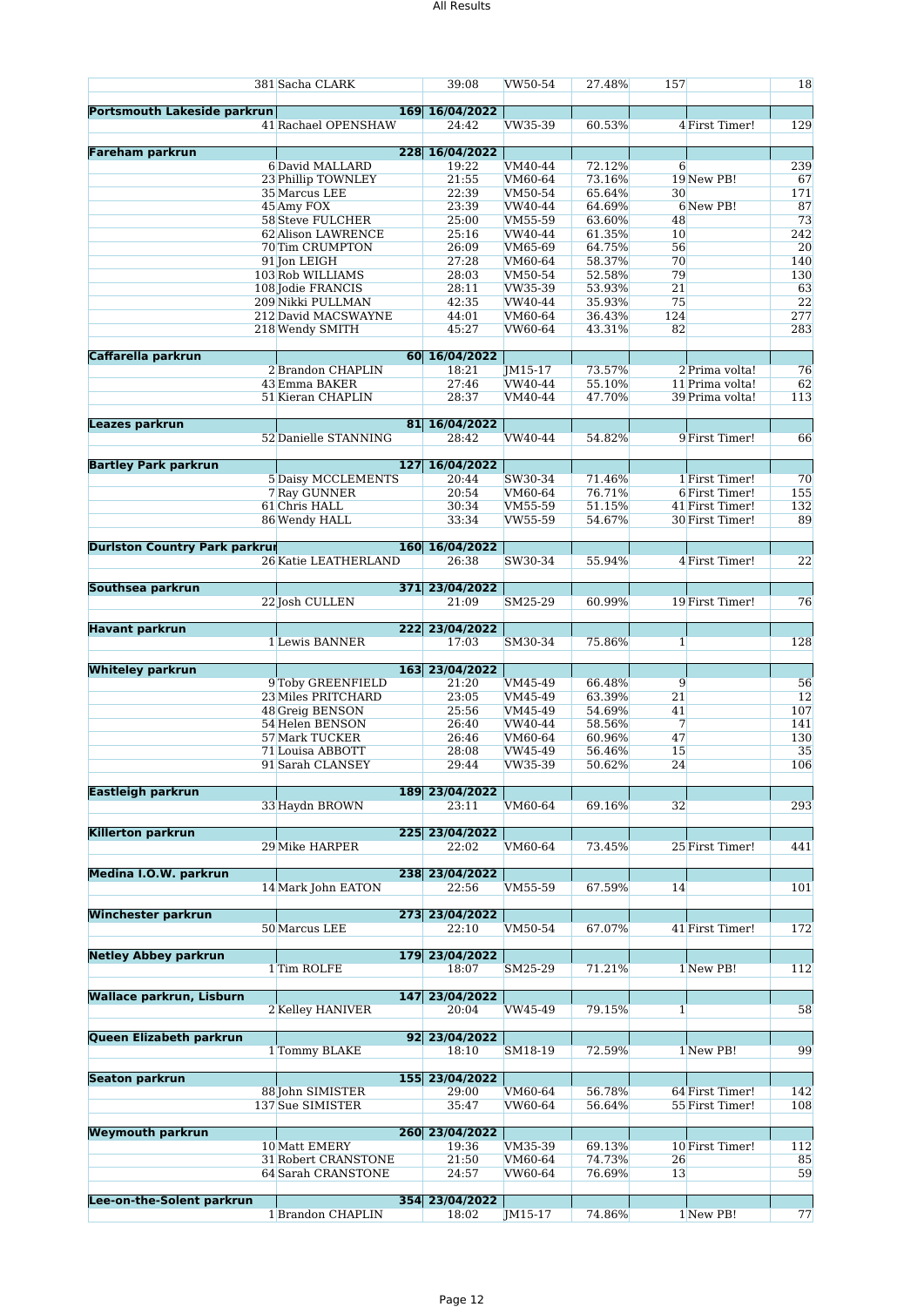|                                  | 3 Chris WILLIAMS                            | 18:44                   | SM30-34            | 70.02%           | 3              |                 | 185        |
|----------------------------------|---------------------------------------------|-------------------------|--------------------|------------------|----------------|-----------------|------------|
|                                  | 9 Simon ROSS                                | 20:04                   | VM45-49            | 71.76%<br>72.44% | $\overline{9}$ |                 | 347        |
|                                  | 12 Graham MARTIN<br>17 Sean MARTIN          | 20:12<br>20:45          | VM45-49<br>SM20-24 | 62.81%           | 12<br>17       |                 | 164<br>19  |
|                                  | 21 Lucy MAY                                 | 21:04                   | VW35-39            | 70.97%           | $\mathbf{1}$   |                 | 59         |
|                                  | 24 Graham DONNACHIE                         | 21:37                   | VM45-49            | 65.61%           | 22             |                 | 39         |
|                                  | 25 Ian MILES                                | 21:39                   | VM40-44            | 64.97%           | 23             |                 | 45         |
|                                  | 27 Andrew STOCKWELL                         | 21:48                   | VM50-54            | 69.34%           | 25             |                 | 276        |
|                                  | 32 Mike BELL                                | 22:15                   | VM65-69            | 78.35%           | 29             |                 | 57         |
|                                  | 55 Jon PLOMER                               | 23:21                   | VM45-49            | 62.67%           | 51             |                 | 131        |
|                                  | 57 Andy DONN                                | 23:25                   | VM45-49            | 62.49%           | 53             |                 | 93         |
|                                  | 58 Mike SMITH                               | 23:41                   | VM60-64            | 70.16%           | 54             |                 | 54         |
|                                  | 73 Mick WELLAND                             | 24:38                   | VM75-79            | 78.28%           | 66             |                 | 223        |
|                                  | 74 Andy WHITE                               | 24:41                   | VM50-54            | 60.70%           | 67             |                 | 190        |
|                                  | 81 Dominic SHEPHERD                         | 24:51                   | VM55-59            | 63.45%           | 71             |                 | 54         |
|                                  | 87 Neil JARVIS                              | 25:04                   | VM50-54            | 60.77%           | 76             |                 | 71         |
|                                  | 88 Claire PROCTER                           | 25:07                   | VW40-44            | 60.92%           | 8              |                 | 40         |
|                                  | 97 Martin POWELL                            | 25:34                   | VM65-69            | 66.23%           | 84             |                 | 290        |
|                                  | 106 Tracie JARVIS                           | 26:18                   | VW50-54            | 64.51%           | 11             |                 | 35         |
|                                  | 117 Lisa DONN                               | 26:57                   | VW45-49            | 61.47%           | 18             |                 | 52         |
|                                  | 121 Jonathan MILLS                          | 27:14<br>27:19          | VM50-54            | 54.16%<br>60.83% | 96<br>98       |                 | 86<br>140  |
|                                  | 123 Richard BURNS<br>128 Nigel WHITCHER     | 27:32                   | VM60-64<br>VM55-59 | 56.78%           | 101            |                 | 106        |
|                                  | 133 Rob WILLIAMS                            | 27:42                   | VM50-54            | 53.25%           | 104            |                 | 131        |
|                                  | 136 Philip OWEN                             | 27:50                   | VM55-59            | 55.21%           | 107            |                 | 209        |
|                                  | 137 Emma BAKER                              | 27:53                   | VW40-44            | 54.87%           | 23             |                 | 63         |
|                                  | 139 Jules DINWOODIE                         | 28:00                   | VW60-64            | 69.29%           | 25             |                 | 194        |
|                                  | 144 Jamie STOCKWELL                         | 28:16                   | SM20-24            | 45.64%           | 110            |                 | 105        |
|                                  | 151 Michael HEALY                           | 28:26                   | VM45-49            | 51.47%           | 114            |                 | 48         |
|                                  | 152 Mark SAYWELL                            | 28:27                   | VM55-59            | 55.89%           | 115            |                 | 58         |
|                                  | 154 Angela HARRISON                         | 28:30                   | VW45-49            | 56.84%           | 31             |                 | 29         |
|                                  | 162 Victoria JOHN                           | 28:50                   | VW45-49            | 56.18%           | 35             |                 | 51         |
|                                  | 166 Nigel FEAST                             | 29:08                   | VM65-69            | 58.12%           | 122            |                 | 92         |
|                                  | 170 Simon GIBBON                            | 29:19                   | VM45-49            | 49.91%           | 124            |                 | 249        |
|                                  | 172 Martyn BANNER                           | 29:24                   | VM60-64            | 55.50%           | 126            |                 | 156        |
|                                  | 196 George HOWARTH                          | 30:52                   | VM60-64            | 53.83%           | 139            |                 | 99         |
|                                  | 214 Sarah BARRON                            | 31:58                   | VW50-54            | 54.48%           | 57             |                 | 164        |
|                                  | 240 Holly STOCKWELL                         | 33:16                   | SW25-29            | 44.49%           | 75             |                 | 28         |
|                                  | 247 Claire HANRAHAN                         | 33:31                   | VW45-49            | 49.43%           | 79             |                 | 77         |
|                                  | 278 Peter REDMAN                            | 35:16<br>35:22          | VM50-54            | 42.86%           | 167            | 102 New PB!     | 154<br>22  |
|                                  | 282 Kay SADLER<br>283 Catherine CHAMBERLAIN | 35:27                   | VW40-44<br>VW45-49 | 44.16%<br>46.73% | 103            |                 | 50         |
|                                  | 284 Heather GRAHAM                          | 35:27                   | VW50-54            | 47.86%           | 104            |                 | 51         |
|                                  | 286 Melissa BARHAM                          | 35:44                   | VW45-49            | 44.87%           | 106            |                 | 123        |
|                                  | 287 Karen NICHOLS                           | 36:08                   | VW50-54            | 48.80%           | 107            |                 | 68         |
|                                  | 307 Jacqueline ROSS                         | 38:15                   | VW65-69            | 53.81%           | 124            |                 | 70         |
|                                  | 312 Lisa EVENS                              | 38:32                   | VW50-54            | 45.20%           | 129            |                 | 95         |
|                                  | 318 Richard BAILEY                          | 39:49                   | SM30-34            | 32.57%           | 173            |                 | 97         |
|                                  | 319 Stuart NICHOLSON                        | 39:59                   | VM65-69            | 42.35%           | 174            |                 | 384        |
|                                  | 326 Nick RICHARDSON                         | 41:36                   | VM45-49            | 34.09%           | 178            |                 | 49         |
|                                  |                                             |                         |                    |                  |                |                 |            |
| Portsmouth Lakeside parkrun      | 97 Stephen ANDREWS                          | 222 23/04/2022<br>28:55 | SM25-29            | 44.61%           | 74             |                 | 128        |
|                                  | <b>191 Stacey READ</b>                      | 37:15                   | VW40-44            | 41.30%           | 77             |                 | 157        |
|                                  | 192 Jacqueline HEALY                        | 37:15                   | VW40-44            | 41.92%           |                | 78 New PB!      | 155        |
|                                  |                                             |                         |                    |                  |                |                 |            |
| <b>Fareham parkrun</b>           | 253                                         | 23/04/2022              |                    |                  |                |                 |            |
|                                  | 2 Phil MORGAN                               | 18:46                   | VM35-39            | 70.69%           |                | 2 First Timer!  | 144        |
|                                  | 4 David MALLARD                             | 19:15                   | VM40-44            | 72.55%           | $\overline{4}$ |                 | 240        |
|                                  | <b>12 Daisy MCCLEMENTS</b>                  | 20:56                   | SW30-34            | 70.78%           | $\overline{2}$ |                 | 71         |
|                                  | 14 Amie MORGAN                              | 21:24                   | SW30-34            | 69.63%           |                | 3 New PB!       | 236        |
|                                  | 40 Stuart BAMBERGER                         | 23:32                   | VM45-49            | 62.18%           |                | 34 New PB!      | 94         |
|                                  | 56 Tim CRUMPTON                             | 25:29                   | VM65-69            | 66.45%           | 48             |                 | 21         |
|                                  | 67 Steve FULCHER                            | 26:19                   | VM55-59            | 60.42%           | 57             |                 | 74         |
|                                  | 75 Sara MCRITCHIE                           | 26:32                   | VW45-49<br>VM50-54 | 61.06%<br>55.13% | 14<br>64       |                 | 170<br>127 |
|                                  | 81 Kevin SAUNDERS<br>89 Alison LAWRENCE     | 26:58<br>27:29          | VW40-44            | 56.40%           | 18             |                 | 243        |
|                                  | 102 Gail OSBORNE                            | 27:51                   | VW60-64            | 70.68%           |                | 23 New PB!      | 71         |
|                                  | 174 Wendy HALL                              | 33:21                   | VW55-59            | 55.02%           | 61             |                 | 90         |
|                                  | 188 Tom MELLOR                              | 34:16                   | VM70-74            | 51.46%           | 115            |                 | 201        |
|                                  | 200 Lauren FOWLER                           | 34:52                   | VW35-39            | 42.88%           | 78             |                 | 27         |
|                                  | 226 Ray GUNNER                              | 39:56                   | VM60-64            | 40.15%           | 130            |                 | 156        |
|                                  | 241 Richard JACKS                           | 44:10                   | VM40-44            | 31.36%           | 133            |                 | 119        |
|                                  |                                             |                         |                    |                  |                |                 |            |
| <b>Hogmoor Inclosure parkrun</b> |                                             | 243 23/04/2022          |                    |                  |                |                 |            |
|                                  | 44 Jamie EARLEY                             | 24:16                   | VM35-39            | 54.67%           |                | 38 First Timer! | 151        |
|                                  | 104 Vernon WILDE                            | 28:31                   | VM55-59            | 55.76%           | 83             |                 | 148        |
| Victoria Dock parkrun            | 147                                         | 23/04/2022              |                    |                  |                |                 |            |
|                                  | 93 Chris HALL                               | 27:07                   | VM55-59            | 57.65%           |                | 74 First Timer! | 133        |
|                                  |                                             |                         |                    |                  |                |                 |            |
| <b>Woolacombe Dunes parkrun</b>  | 129                                         | 23/04/2022              |                    |                  |                |                 |            |
|                                  | 110 Julie STRADLING                         | 43:41                   | VW55-59            | 40.90%           |                | 44 First Timer! | 47         |
|                                  |                                             |                         |                    |                  |                |                 |            |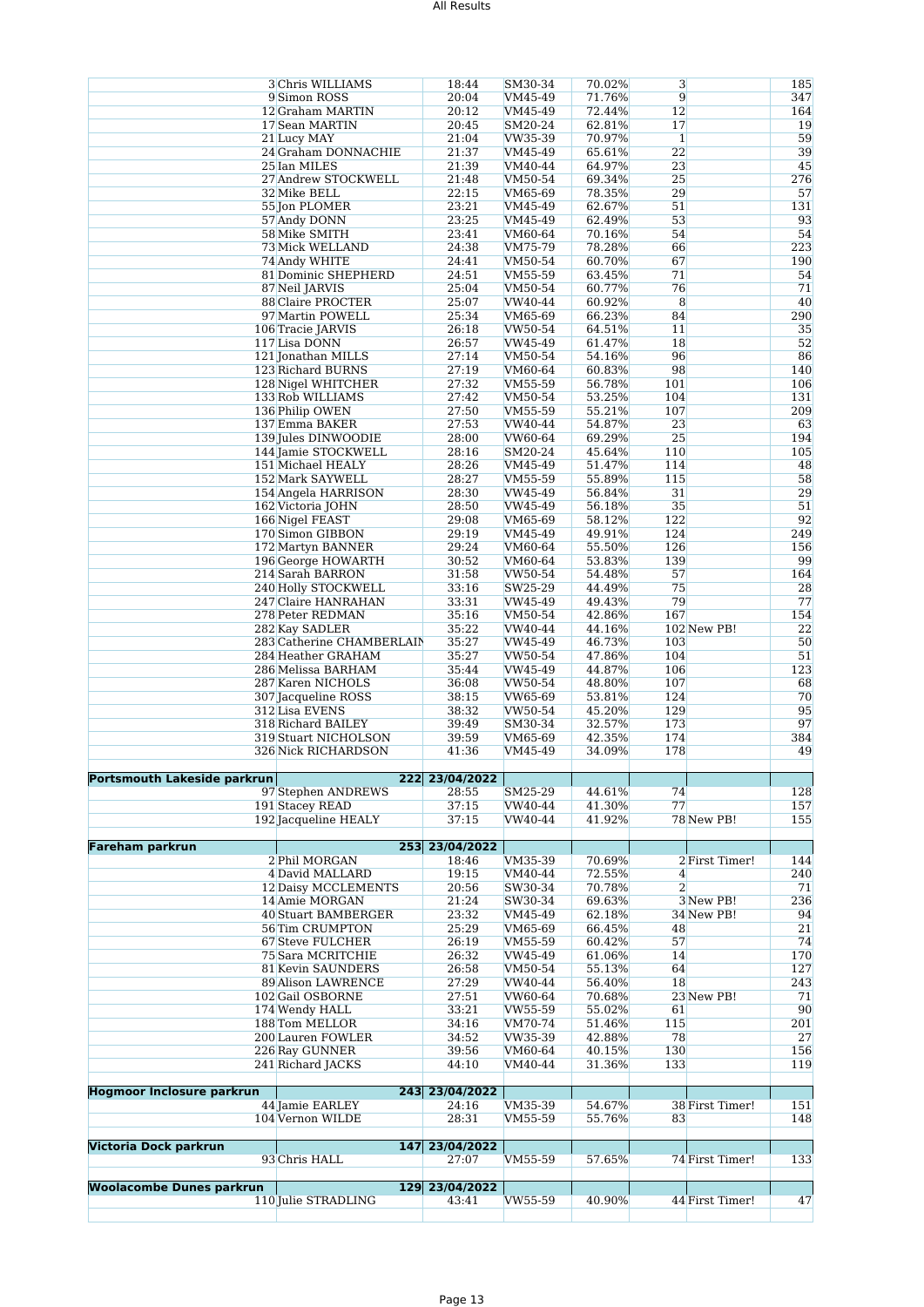| <b>Amsterdamse Bos parkrun</b>       |                                       | 130 23/04/2022 |                    |                  |                      |                  |            |
|--------------------------------------|---------------------------------------|----------------|--------------------|------------------|----------------------|------------------|------------|
|                                      | 68 Carl SCHAFER                       | 27:34          | VM55-59            | 57.19%           |                      | 48 Nieuwe loper! | 177        |
|                                      |                                       |                |                    |                  |                      |                  |            |
| <b>Itchen Valley Country parkrun</b> |                                       | 124 23/04/2022 |                    |                  |                      |                  |            |
|                                      | 36 Rachael OPENSHAW                   | 25:38          | VW35-39            | 58.32%           |                      | 7 First Timer!   | 130        |
|                                      | 121 Andrew SMITH                      | 43:44          | VM60-64            | 38.00%           |                      | 60 First Timer!  | 392        |
|                                      | 122 Wendy SMITH                       | 47:23          | VW60-64            | 41.54%           |                      | 58 First Timer!  | 284        |
|                                      |                                       |                |                    |                  |                      |                  |            |
| <b>Talkin Tarn Country Park park</b> |                                       | 77 23/04/2022  |                    |                  |                      |                  |            |
|                                      | 36 Jonathan O'NEIL                    | 28:48          | VM35-39            | 46.06%           | 23                   |                  | 64         |
|                                      |                                       |                |                    |                  |                      |                  |            |
| <b>Great Salterns parkrun</b>        |                                       | 95 23/04/2022  |                    |                  |                      |                  |            |
|                                      | 40 Sam GRAHAM                         | 27:00          | VW40-44            | 56.67%           |                      | 8 First Timer!   | 87         |
|                                      |                                       |                |                    |                  |                      |                  |            |
| <b>Town Moor parkrun</b>             | 515                                   | 30/04/2022     |                    |                  |                      |                  |            |
|                                      | 51 Katie LEATHERLAND                  | 20:58          | SW30-34            | 71.07%           |                      | 4 First Timer!   | 23         |
|                                      |                                       |                |                    |                  |                      |                  |            |
| Southampton parkrun                  |                                       | 812 30/04/2022 |                    |                  |                      |                  |            |
|                                      | 12 Phil MORGAN                        | 18:23          | VM35-39            | 72.17%           | 12                   |                  | 145        |
|                                      | 67 Amie MORGAN                        | 20:24          | SW30-34            | 73.04%           | $\overline{4}$       |                  | 237        |
|                                      |                                       |                |                    |                  |                      |                  |            |
| <b>Andover parkrun</b>               |                                       | 251 30/04/2022 |                    |                  |                      |                  |            |
|                                      | 65 Danielle STANNING                  | 25:21          | VW40-44            | 62.06%           |                      | 10 First Timer!  | 67         |
|                                      |                                       |                |                    |                  |                      |                  |            |
| <b>Endcliffe parkrun</b>             | 546                                   | 30/04/2022     |                    |                  |                      |                  |            |
|                                      | 99 Josh CULLEN                        |                | SM25-29            | 56.83%           |                      | 87 First Timer!  | 77         |
|                                      |                                       | 22:42          |                    |                  |                      |                  |            |
| <b>Havant parkrun</b>                |                                       |                |                    |                  |                      |                  |            |
|                                      |                                       | 224 30/04/2022 |                    |                  |                      |                  | 149        |
|                                      | 82 Vernon WILDE                       | 27:16          | VM55-59            | 58.31%           | 64                   |                  |            |
|                                      |                                       |                |                    |                  |                      |                  |            |
| <b>Whiteley parkrun</b>              |                                       | 180 30/04/2022 |                    |                  |                      |                  |            |
|                                      | 7 Matt EMERY<br>10 Tim ROLFE          | 19:31<br>19:54 | VM40-44<br>SM25-29 | 69.94%<br>64.82% | $\overline{7}$<br>10 |                  | 113<br>113 |
|                                      |                                       |                |                    |                  |                      |                  |            |
|                                      | 22 Andy DONN                          | 21:42          | VM45-49            | 67.43%           |                      | 21 New PB!       | 94         |
|                                      | 30 Marcus LEE                         | 22:37          | VM50-54            | 65.73%           | 27                   |                  | 173        |
|                                      | 33 Ben GRAHAM                         | 23:19          | VM35-39            | 57.26%           | 28                   |                  | 156        |
|                                      | 37Tom SINDALL                         | 23:54          | VM40-44            | 57.11%           | 32                   |                  | 47         |
|                                      | 50 Jack GOOZEE                        | 24:37          | VM50-54            | 61.41%           | 43                   |                  | 103        |
|                                      | 70 Anna SINDALL                       | 26:38          | VW35-39            | 56.51%           | 12                   |                  | 57         |
|                                      | 98 Sarah CLANSEY                      | 28:06          | VW35-39            | 53.56%           | 22                   |                  | 107        |
|                                      | 137 Keith WHITAKER                    | 32:42          | VM70-74            | 56.12%           | 89                   |                  | 513        |
|                                      |                                       |                |                    |                  |                      |                  |            |
| Eastleigh parkrun                    | 216                                   | 30/04/2022     |                    |                  |                      |                  |            |
|                                      | 29 Haydn BROWN                        | 22:39          | VM60-64            | 70.79%           | 29                   |                  | 294        |
|                                      |                                       |                |                    |                  |                      |                  |            |
|                                      |                                       |                |                    |                  |                      |                  |            |
| <b>Winchester parkrun</b>            |                                       | 345 30/04/2022 |                    |                  |                      |                  |            |
|                                      | 120 Jamie EARLEY                      | 24:16          | VM35-39            | 54.67%           | 95                   |                  | 152        |
|                                      |                                       |                |                    |                  |                      |                  |            |
| <b>Rotherham parkrun</b>             |                                       | 132 30/04/2022 |                    |                  |                      |                  |            |
|                                      | 59 Jonathan MILLS                     | 27:40          | VM50-54            | 53.31%           |                      | 45 First Timer!  | 87         |
|                                      |                                       |                |                    |                  |                      |                  |            |
| <b>Weymouth parkrun</b>              |                                       | 304 30/04/2022 |                    |                  |                      |                  |            |
|                                      | <b>31 Robert CRANSTONE</b>            | 21:41          | VM60-64            | 75.25%           | 29                   |                  |            |
|                                      | 90 Sarah CRANSTONE                    | 24:54          | <b>VW60-64</b>     | 76.84%           | 18                   |                  | 60         |
|                                      |                                       |                |                    |                  |                      |                  |            |
| Lee-on-the-Solent parkrun            | 426                                   | 30/04/2022     |                    |                  |                      |                  |            |
|                                      | 3 Chris WILLIAMS                      | 18:28          | SM30-34            | 71.03%           | $\overline{3}$       |                  | 86<br>186  |
|                                      | 4 Gareth CHARLES                      | 18:35          | VM40-44            | 74.53%           |                      | 4 New PB!        | 144        |
|                                      | 11 Steve CUMES                        | 19:15          | VM50-54            | 76.62%           | 11                   |                  | 89         |
|                                      | 20 Simon ROSS                         | 19:40          | VM45-49            | 73.22%           | 19                   |                  | 348        |
|                                      | 21 Graham MARTIN                      | 19:43          | VM45-49            | 74.22%           | 20                   |                  | 165        |
|                                      | 30 Tom NORTH                          | 20:03          | VM45-49            | 72.98%           | 28                   |                  | 41         |
|                                      | 40 Graham DONNACHIE                   | 21:06          | VM45-49            | 67.22%           | 37                   |                  | 40         |
|                                      | 44 Callum SWANN                       | 21:17          | SM25-29            | 60.61%           | 41                   |                  | 105        |
|                                      | <b>49 Dominic SHEPHERD</b>            | 21:49          | VM55-59            | 72.27%           |                      | 46 New PB!       | 55         |
|                                      | 60 Mike SMITH                         | 22:14          | VM60-64            | 74.74%           | 55                   |                  | 55         |
|                                      | 67 Angela HARRISON                    | 22:36          | VW45-49            | 71.68%           |                      | 6 New PB!        | 30         |
|                                      | 71 Evan DE WET                        | 22:48          | SM25-29            | 56.58%           |                      | 62 New PB!       | 11         |
|                                      | 72 Lucy MAY                           | 22:59          | VW35-39            | 65.26%           | $\bf{8}$             |                  | 60         |
|                                      | <b>89 Kate CHARLES</b>                | 24:34          | VW40-44            | 62.62%           | 11                   |                  | 142        |
|                                      | 90 Mick WELLAND                       | 24:36          | VM75-79            | 78.39%           | 76                   |                  | 224        |
|                                      | 91 Rachael OPENSHAW                   | 24:37          | VW35-39            | 60.73%           | 12                   |                  | 131        |
|                                      | 95 Claire PROCTER                     | 24:43          | VW40-44            | 61.90%           |                      | 13 New PB!       | 41         |
|                                      | 96 Neil JARVIS                        | 24:49          | VM50-54            | 61.38%           | 80                   |                  | 72         |
|                                      | 106 Tim MATTHEWS                      | 25:11          | VM45-49            | 56.32%           | 88                   |                  | 144        |
|                                      | 116 Martin POWELL                     | 25:27          | VM65-69            | 66.54%           | 94                   |                  | 291        |
|                                      | 119 Sam GRAHAM                        | 25:39          | VW40-44            | 59.65%           | 19                   |                  | 88         |
|                                      | 120 Richard BURNS                     | 25:40          | VM60-64            | 64.74%           | 96                   |                  | 141        |
|                                      | 142 Rob WILLIAMS                      | 26:34          | VM50-54            | 55.52%           | 114                  |                  | 132        |
|                                      | 145 John COX                          | 26:40          | VM60-64            | 62.31%           | 115                  |                  | 18         |
|                                      | 148 Simon GIBBON                      | 26:43          | VM45-49            | 54.77%           | 118                  |                  | 250        |
|                                      | 155 George HOWARTH                    | 26:59          | VM60-64            | 61.58%           | 122                  |                  | 100        |
|                                      | 161 Philip OWEN<br>164 Nigel WHITCHER | 27:03<br>27:09 | VM55-59<br>VM55-59 | 56.81%<br>57.58% | 125<br>127           |                  | 210<br>107 |